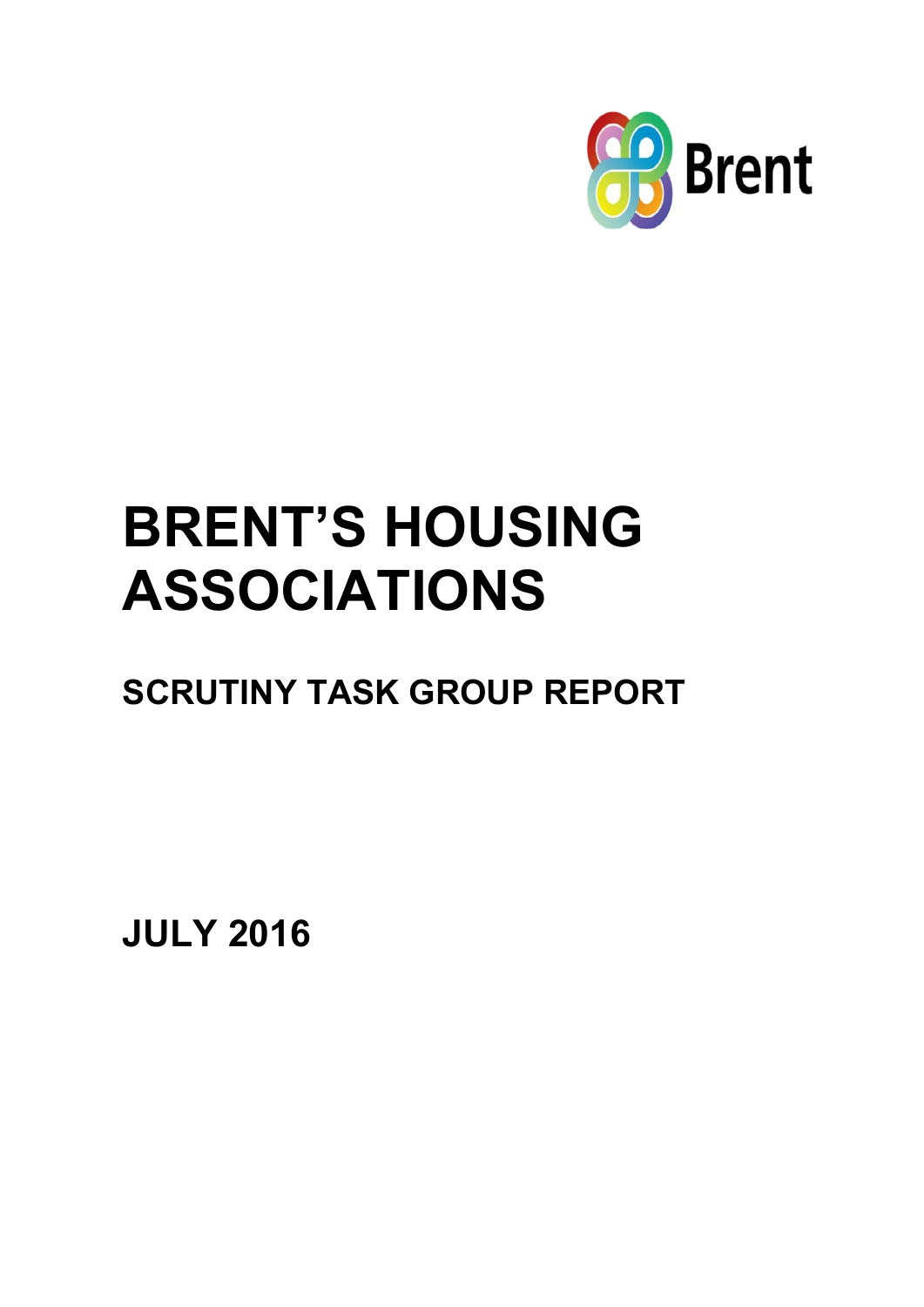# **INDEX**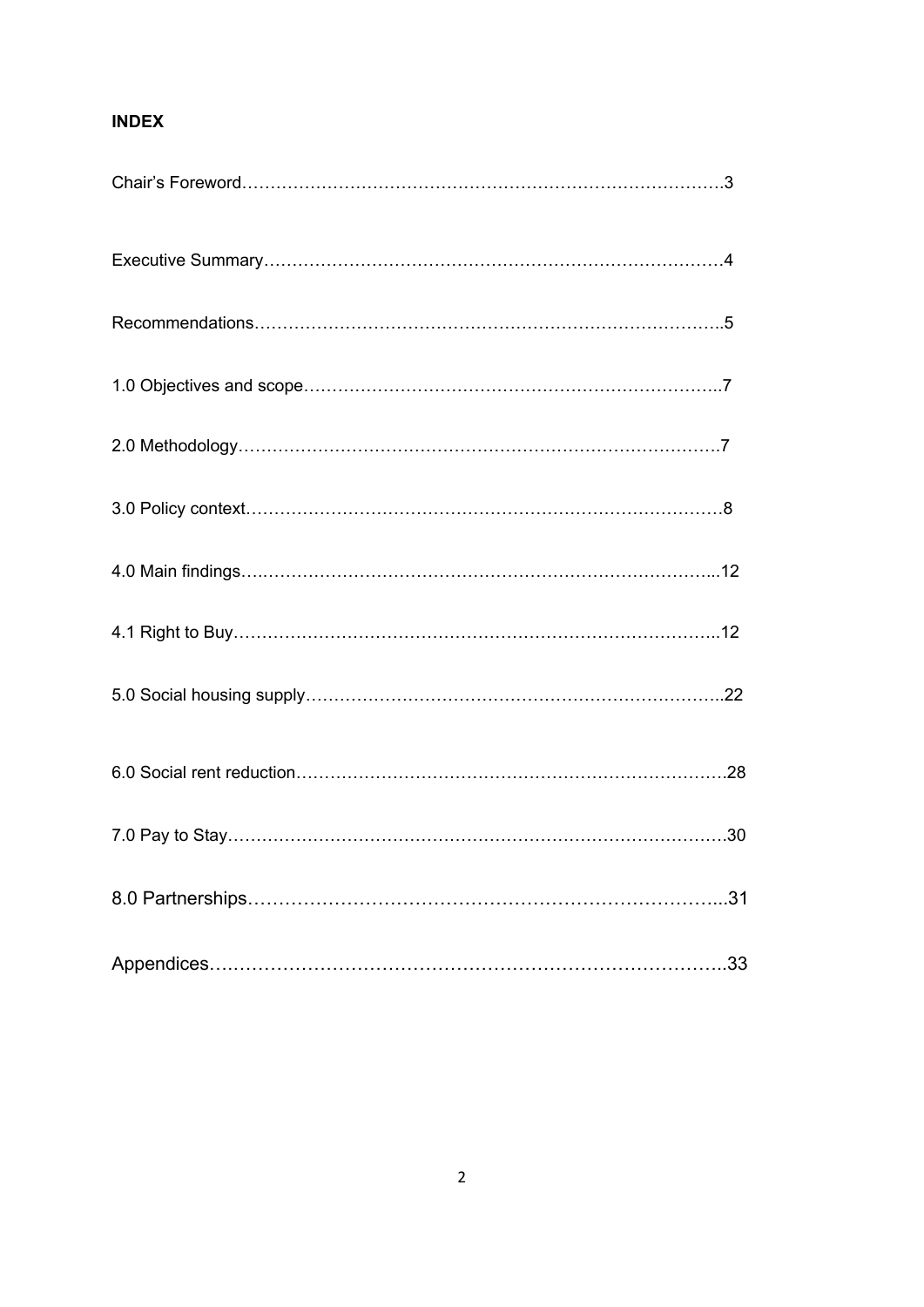## **Chair's Foreword**



The 1980 Housing Act was a landmark piece of legislation and a turning point in housing policy because it introduced a statutory Right to Buy for local authority tenants. This task group examined two new pieces of legislation which could prove as important for housing policy – the Housing and Planning Act 2016 and the Welfare Reform and Work Act 2016 – to help identify their impact on Brent's housing associations.

Housing associations have always been extremely important to meeting housing need in Brent. Some housing associations have their origins in small organisations set up in the 1960s and 1970s to meet the demand for low-cost housing and to

counter discrimination and poor quality standards in the private rental market. Other housing associations operating in Brent today are even older and can trace their roots to philanthropists and social reformers of the 19<sup>th</sup> century who wanted to improve the housing conditions of the time.

Today, housing associations are needed more than ever. Brent has a housing crisis: rents are rising, homelessness is growing and many residents are struggling to buy their own home as the demand for housing greatly outstrips supply. Social housing is part of the answer to addressing this crisis. We shouldn't forget as well the role they play in providing older people's housing, temporary accommodation and their vital work in helping residents with welfare advice, employment and training.

The task group has talked to housing associations large and small, tenants, local authority officers and housing policy experts in order to examine these challenges from different perspectives and to examine the problems or opportunities realistically.

What's clear is that there are many challenges for housing associations as a result of the Housing and Planning Act 2016 and the Welfare Reform and Work Act 2016. For all, it will test their ability to balance their values and commercial objectives and maintain their historic social mission. The difficulties for housing associations also present challenges for Brent Council because they are vital partners in meeting our own goals and ambitions for housing. This means we will need to reconsider fundamentally our own existing housing policies.

Listening to the different views and perspectives has been fascinating, and I would like to thank everyone who has contributed to this timely and important scrutiny task group report.

## **Councillor Tom Miller**

# **Chair, Brent's Housing Associations Scrutiny Task Group**

**July 2016**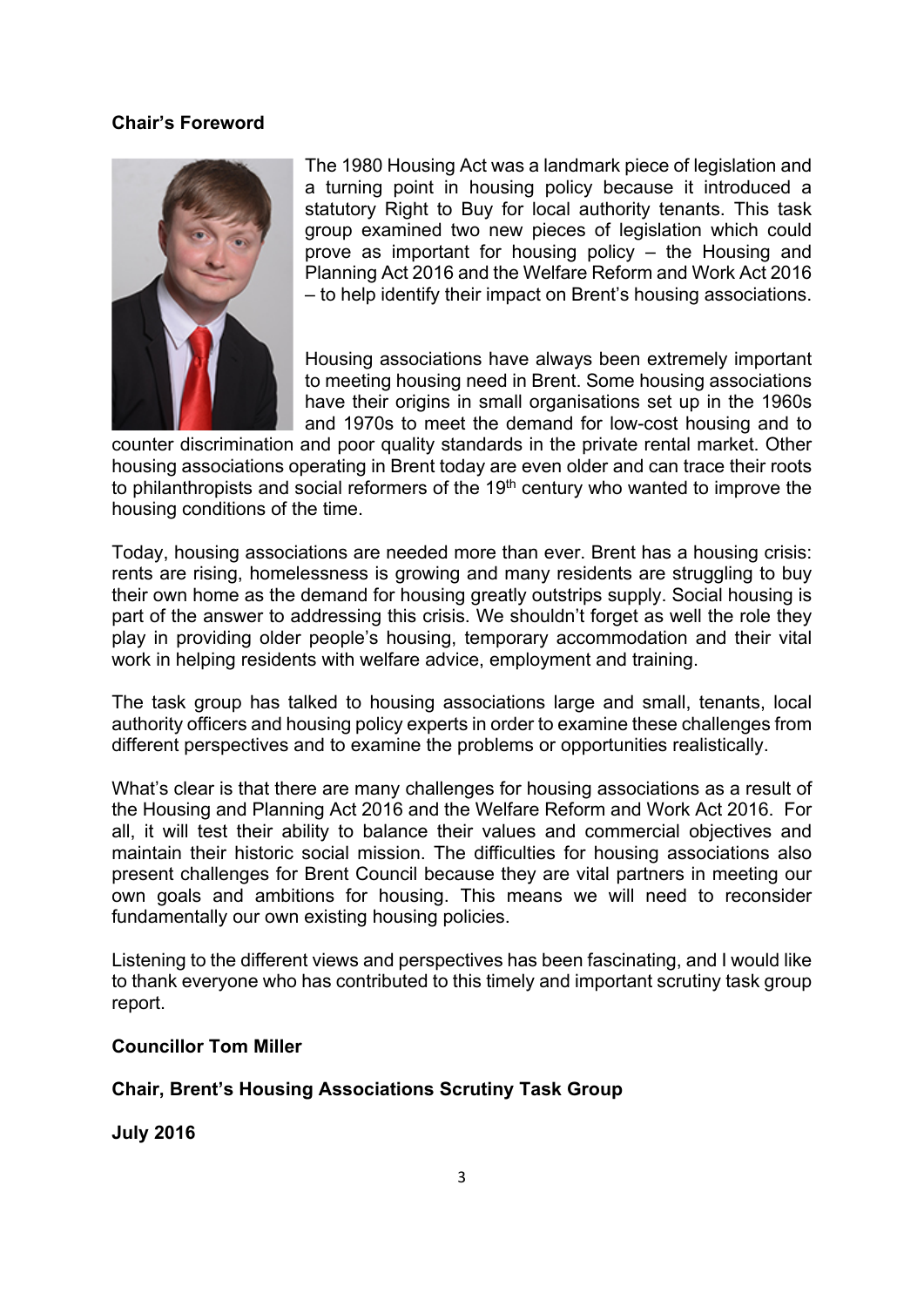# **Executive Summary**

The task group looked at the effects of the Housing and Planning Act 2016 and the Welfare Reform and Work Act 2016 in five key areas: Right to Buy, social housing supply, 1% social rent cut, a voluntary Pay to Stay, and partnerships with the council.

This task group supports increasing home ownership and is not opposed to the principle of giving tenants the opportunity to buy their own home; however, that can only work if homes sold under the Right to Buy are replaced at least one-for-one in Brent and that social and genuinely affordable housing still continues to be provided across all tenures in the borough.

Although the task group does not believe Right to Buy will be taken up in significant numbers, it could exacerbate the borough's existing housing crisis by further reducing social housing stock. Even if social housing is replaced, there is uncertainty about the type of product that would replace it and there could be a time lag between loss and replacement. This will be made worse if already scarce housing stock is sold. Therefore, the local authority should insist on explicit exemptions of four-bedroom family-sized homes, supported housing and specially adapted housing which if it is sold under the extended Right to Buy will be extremely difficult to replace.

Brent Council also needs to consider other supply-side measures it can take such as joint development with registered providers which maximises the amount of social housing retained in the borough, and stimulating growth in other models of social housing in Brent such as housing co-operatives, community housing, self and custom build and community land trusts.

The demands of the legislation means Brent Council will also need to rethink its existing partnerships with housing associations, and the relationships between them. More of the knowledge and expertise which the local authority has could be shared as a way of building more effective partnerships. Similarly, the expertise which large housing associations have accumulated could be shared with the smaller registered providers in the borough.

The task group believes it may no longer be realistic for one local authority to be able to negotiate on equal terms with such large organisations. Therefore, the task group calls for far greater cross-London working as a counter-balance, and for a recognition of the important niche services that smaller housing associations offer to tenants and residents in Brent.

Finally, the importance of tenants' voices and listening to their concerns needs to be remembered and this important perspective should be better integrated into partnership working.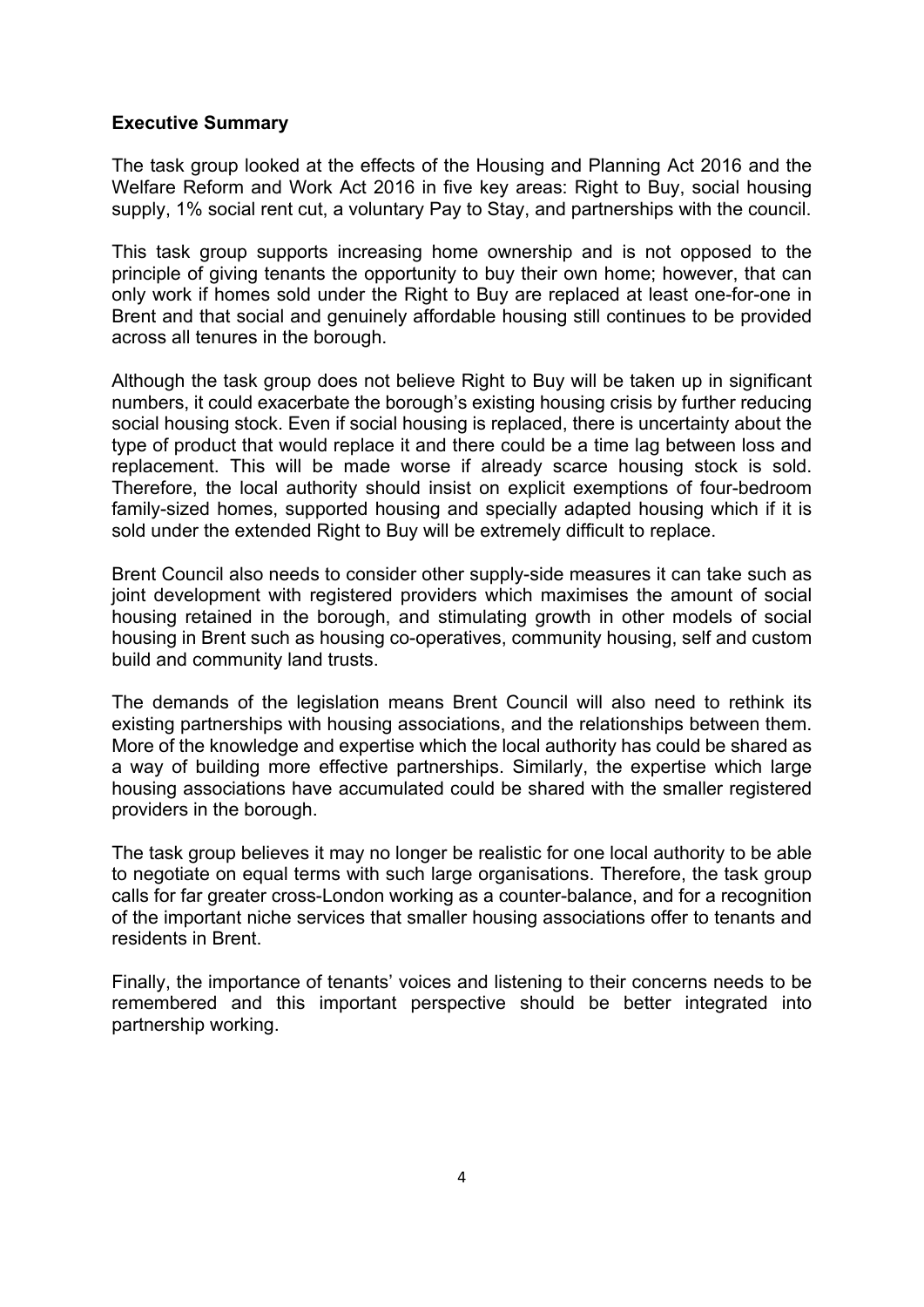# **Recommendations**

After considering its findings the task group has made the following recommendations.

#### **Theme 1: Right to Buy**

1. Strategic Director Community Wellbeing convenes a working party dedicated to Right to Buy with registered providers which meets to monitor the impact of the policy in Brent and helps to mitigate any potential problems which are caused.

2. Cabinet Member for Housing sets out a common position to all registered providers operating in Brent that the local authority would like homes of four bedrooms or more, specially adapted housing, and older people's housing exempted from the Right to Buy.

3. Strategic Director Community Wellbeing and Cabinet Member for Housing develop agreements with housing associations and the Greater London Authority which maximise the number homes replaced in Brent, including four-bedroom properties, as well as homes for social rent.

4. Strategic Director Community Wellbeing invites housing associations operating in Brent to fund jointly an anti-fraud investigator for a time-limited period to help housing associations' investigations into Right to Buy fraud and offer free training for staff on fraud and speculative buying practices.

5. Director of Policy, Performance and Partnership to consider integrating Right to Buy into Brent's financial inclusion strategy so that tenants are better informed about interest rates, mortgages, cost of major works, responsibility for repairs, and the operation of companies who encourage purchasing of homes under Right to Buy.

6. Cabinet Member for Housing requests that housing associations advise tenants of their financial options, and inform them of the wider responsibilities of becoming a leaseholder as part of the purchasing process for Right to Buy.

7. Cabinet Member for Housing ensures a working party of registered providers convened around the Right to Buy extension shares information and expertise about properties going into the private rented sector.

#### **Theme 2: Social housing supply**

8. The Strategic Director Community Wellbeing and Lead Member for Housing to initiate further discussions with other London local authorities about collaborative arrangements for the provision of social housing in the future.

9. Brent's Cabinet Member for Housing to consider setting up a forum for smaller housing associations to be able to gain expertise and knowledge in business planning and other areas from the larger registered providers operating in Brent.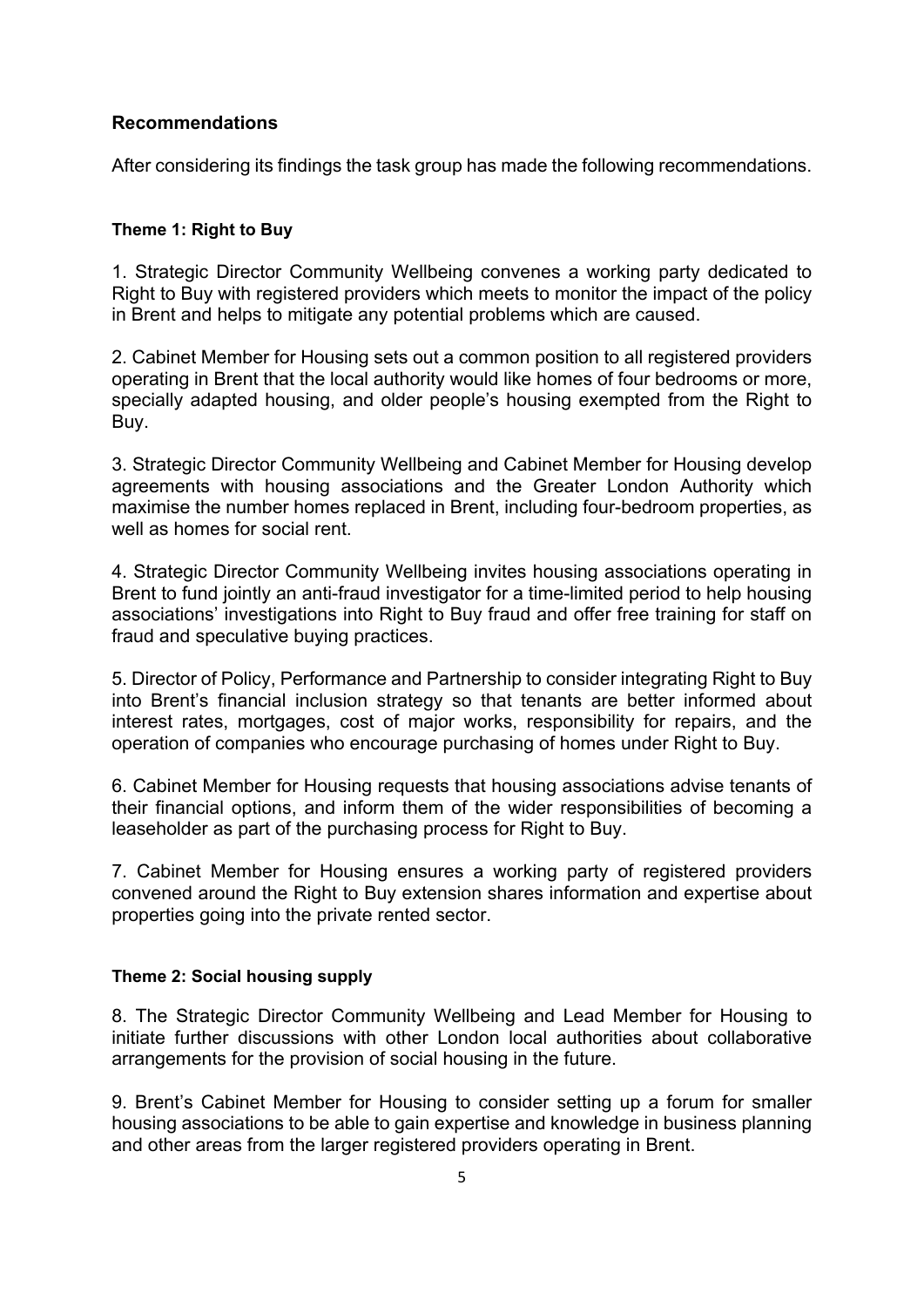10. Cabinet Member for Housing and Strategic Director Community Wellbeing put in place mechanisms to signpost residents to information about the Community Land Trust Network and Federation Confederation of Cooperative Housing and self and custom-build networks and organises a one-off event to stimulate interest in developing other social housing models.

11. The Strategic Director for Community Wellbeing commissions a feasibility study about developing affordable self-build on marginal areas of council owned-land which is not suitable for its own house building programme.

12. Brent Council to update its Housing Strategy 2014-19 to weight available councilowned land not intended for the council's own house-building programme towards housing association or partnership developments which house social tenants and vulnerable people in line with the council's political commitments.

#### **Theme 3: Social rent reduction**

13. Brent Council to continue to work closely with social landlords in the borough to evaluate the effects of welfare reform, in particular the overall benefit cap, and to develop appropriate processes and procedures that facilitate the achievement of this.

#### **Theme 4: Pay to Stay**

14. Cabinet Member for Housing to request that housing associations operating in Brent report regularly to the council outlining any progress they are considering in implementing Pay to Stay.

#### **Theme 5: Partnerships**

15. Cabinet Member for Housing organises more frequent forums around specific issues such as rents, welfare reform and employment as well as linking with Londonwide housing groups so there can be a useful exchange of information and expertise.

16. The Strategic Director of Community Wellbeing organises a housing summit each year to bring together all the registered providers in the borough in addition to the regular quarterly forum meetings.

17. In collaboration with housing associations, Brent Council develops mechanisms that will enable housing association tenants to share their concerns and service priorities.

18. Cabinet Member for Housing to write to housing associations to encourage tenants' representation at the board level of housing associations by bottom-up elections.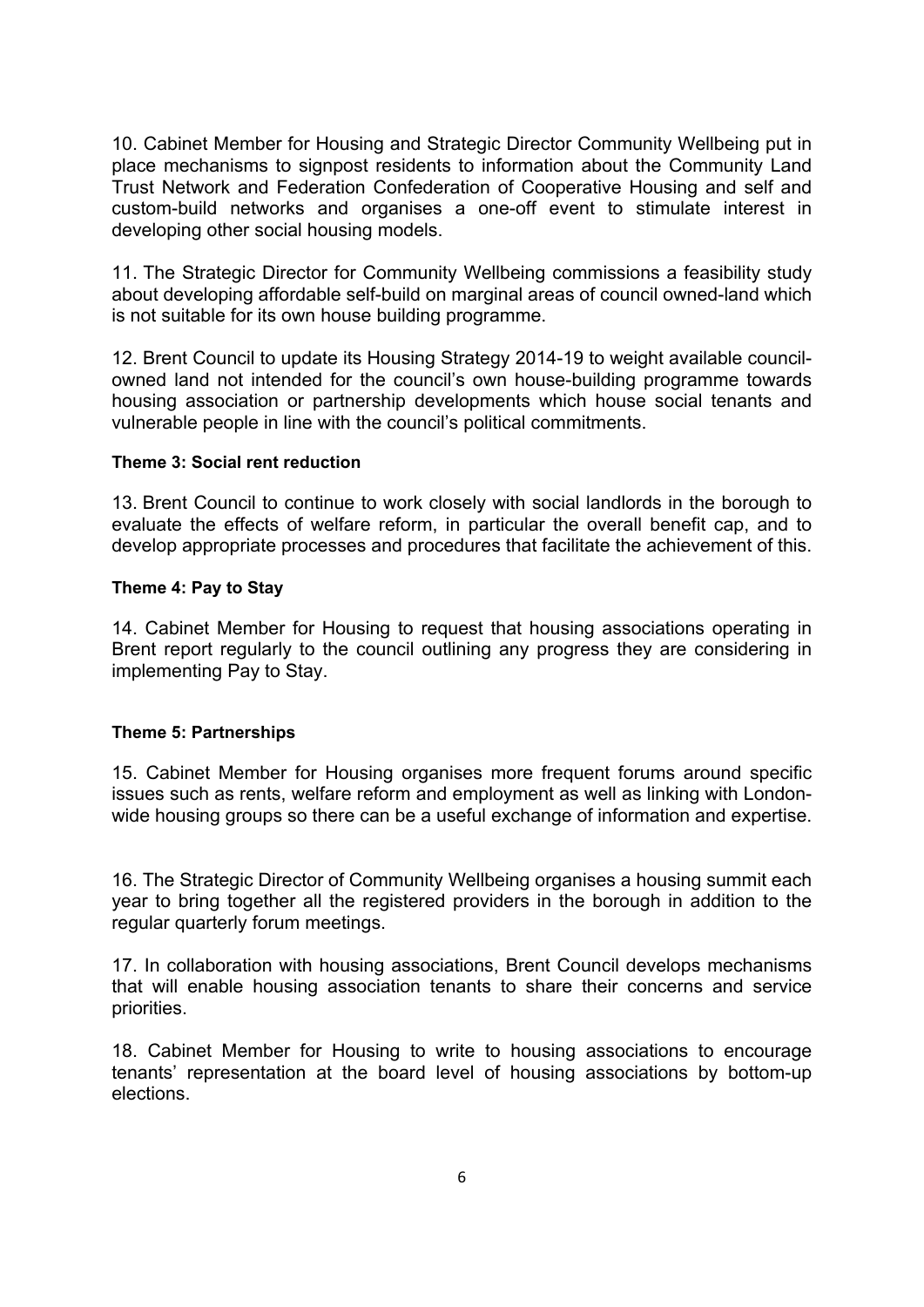19. Cabinet Member for Housing to develop a partnership model which is more weighted towards those providing in-demand tenures and housing.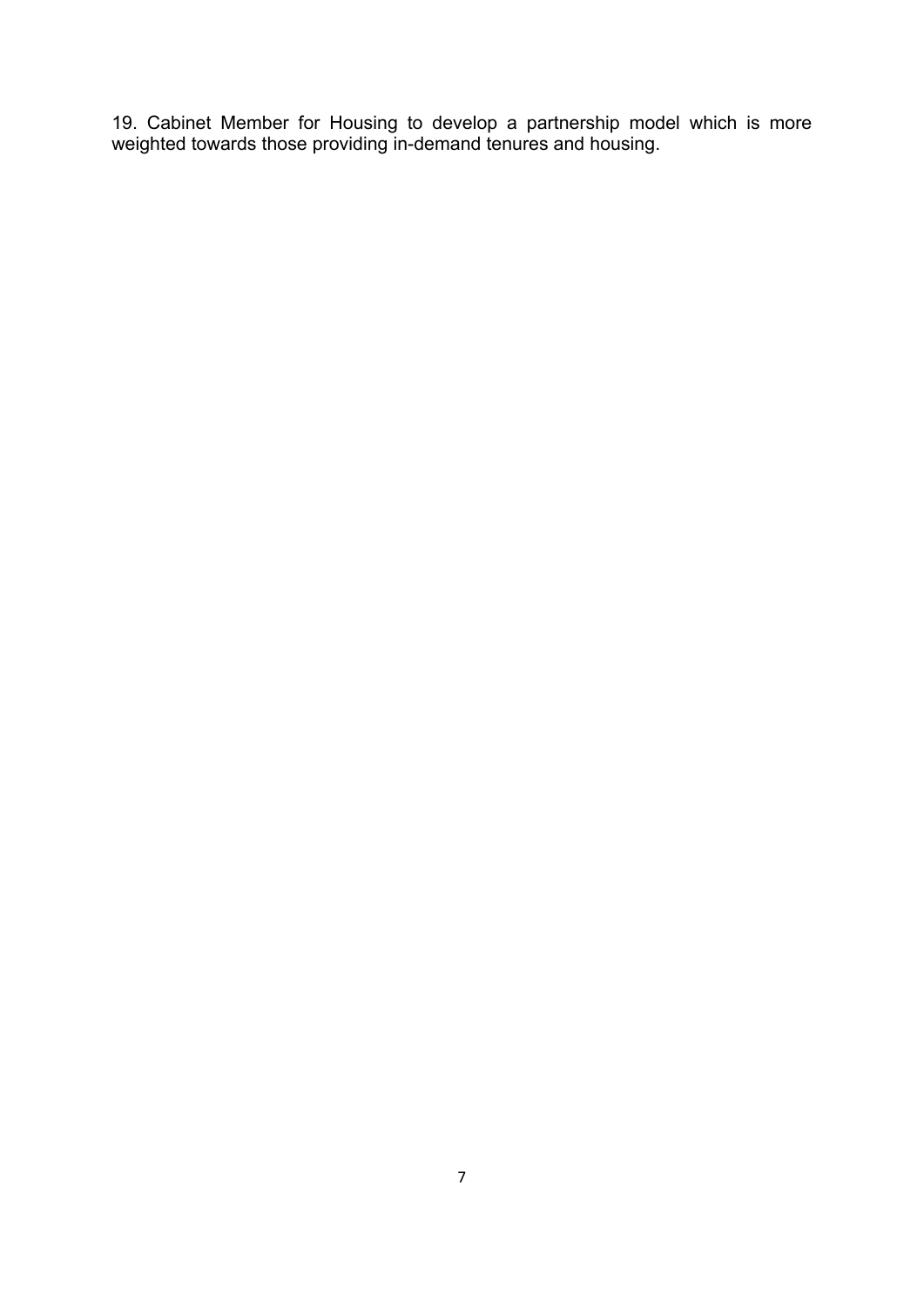## **1.0 Objectives and scope**

The task group was started because of concerns about the future of housing associations and their continued ability to provide affordable housing as a result of the Welfare Reform and Work Act 2016 and the Housing and Planning Act 2016.

The objective of the group was to come up with policy recommendations for Brent Council's Cabinet by looking at the impact of the legislation on housing associations and the implications it had for Brent's existing housing strategy. Its scope included:

1. The effects on the ability of housing associations to provide affordable housing and meet future demand and the impact on the tenants of housing associations.

2. How the role and social purpose of housing associations in providing affordable housing in the future could be affected by the legislation.

3. Brent Council's strategic relationship with housing associations and how it can mitigate negative effects, develop opportunities and help prepare for policy changes.

The task group has considered the impact of the legislation on all registered providers in the borough, including housing co-operatives as well as housing associations. Because the Welfare Reform and Work Act 2016 and the Housing and Planning Act 2016 were such wide-ranging pieces of legislation the task group decided to narrow down what it would look at to five key areas: the Right to Buy extension, social housing supply, the 1% social rent cut, voluntary Pay to Stay, and partnerships.

Inevitably, this meant some areas were out of scope. Although Brent Housing Partnership is a registered provider it was not looked at by the task group. Also out of scope were housing management issues for registered providers and obligations in the Act for the local authority to pay a levy on higher value homes, Starter Homes and planning considerations.

# **2.0 Methodology**

The task group collected quantitative and qualitative data as part of its work, including:

**Quantitative:** Data was collected about sales under the statutory Right to Buy.

**Qualitative:** Face-to-face discussion meetings with representatives of housing associations, tenants' organisations, housing policy experts and senior council officers and the Cabinet Member for Housing and Development. The housing associations were representative of large, medium and small registered providers, and the task group felt it would gather better data by holding in-depth themed meetings with a limited number of registered providers rather than sending a questionnaire to all.

There was also qualitative secondary research such as desktop-based collation of existing pieces of policy literature on the subject and policy development elsewhere.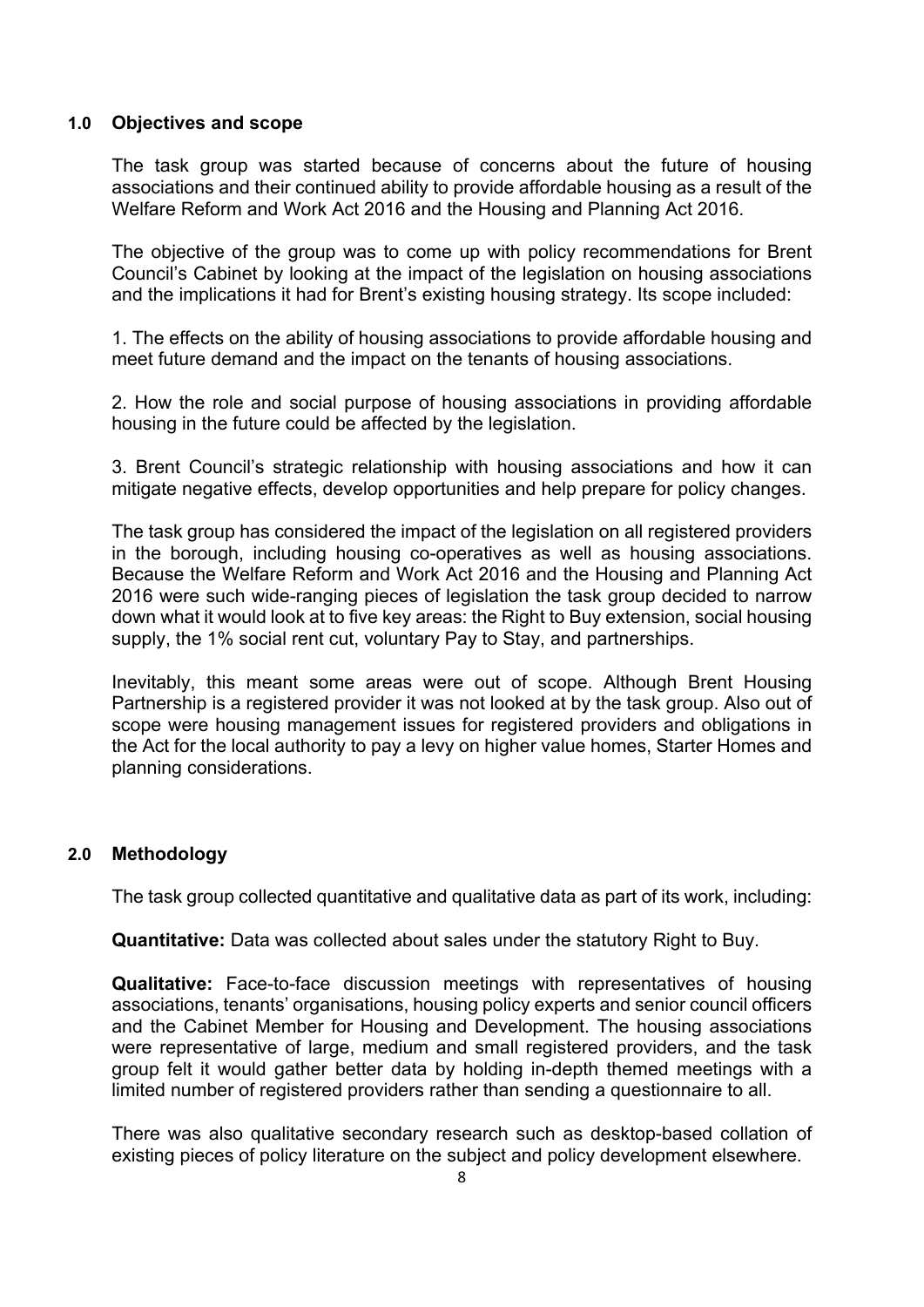# **3.0 Policy context**

During much of the task group's work the Housing and Planning Bill was being debated in Parliament and there was uncertainty about which of its sections would become law. The final Bill did not receive Royal Assent until as late as 12 May 2016. However, not all its measures will immediately come into effect and the timeline for many of its changes is unknown. In addition the Act's regulations are still as yet to be published.

# **3.1 Housing and Planning Act 2016**

The Act will enable a voluntary and non-statutory agreement between the Government and National Housing Federation – the corporate body for housing associations – to implement the Right to Buy by providing the resources to pay discounts to tenants. The Act allows the government to estimate the amount of money they would expect each individual local authority to receive, in each financial year, from sales of higher value homes, and councils will then be required to pay this amount to the Treasury.

Originally, during discussion of the Bill, the proposal by the government was that councils were expected to sell off any high-value homes that became vacant. This was changed slightly to a higher-value levy based on an estimate of the high-value empty stock which councils own. This means that higher value is defined in relation to the council's own stock, rather than a comparison with other local authorities. The thresholds for doing this have not been announced. The Act also allows the government to publish the home ownership criteria – a set of rules for the extension of Right to Buy – and to direct the Homes and Communities Agency to monitor associations' compliance with this criteria set out for the Right to Buy.

During the discussion of the legislation, the proposals to introduce Pay to Stay for housing associations were dropped and it will now only apply in law to local authorities. Pay to Stay means charging tenants on higher incomes a higher rent. For London, a taper of 15 pence for every pound over the £40,000 threshold will be introduced and only tenants' taxable income will be assessed. Some tenants on benefit will be exempt. The threshold of £40,000 in London will be reviewed annually by the Government and uprated in line with inflation using the Consumer Price Inflation index. Housing associations are exempt from they Pay to Stay, but if they do choose to implement it then they will be subject to controls to access HMRC data about their tenants' income.

Generally, the Act's provisions will mean the regulation of housing associations will weaken. The Government has also said that it wants the Office of National Statistics to reclassify them as private rather than public bodies.  $1$ 

<sup>&</sup>lt;sup>1</sup> 'Housing Associations and the Right to Buy' LGIU Policy Briefing, 3 March 2016; 'What You Need to Know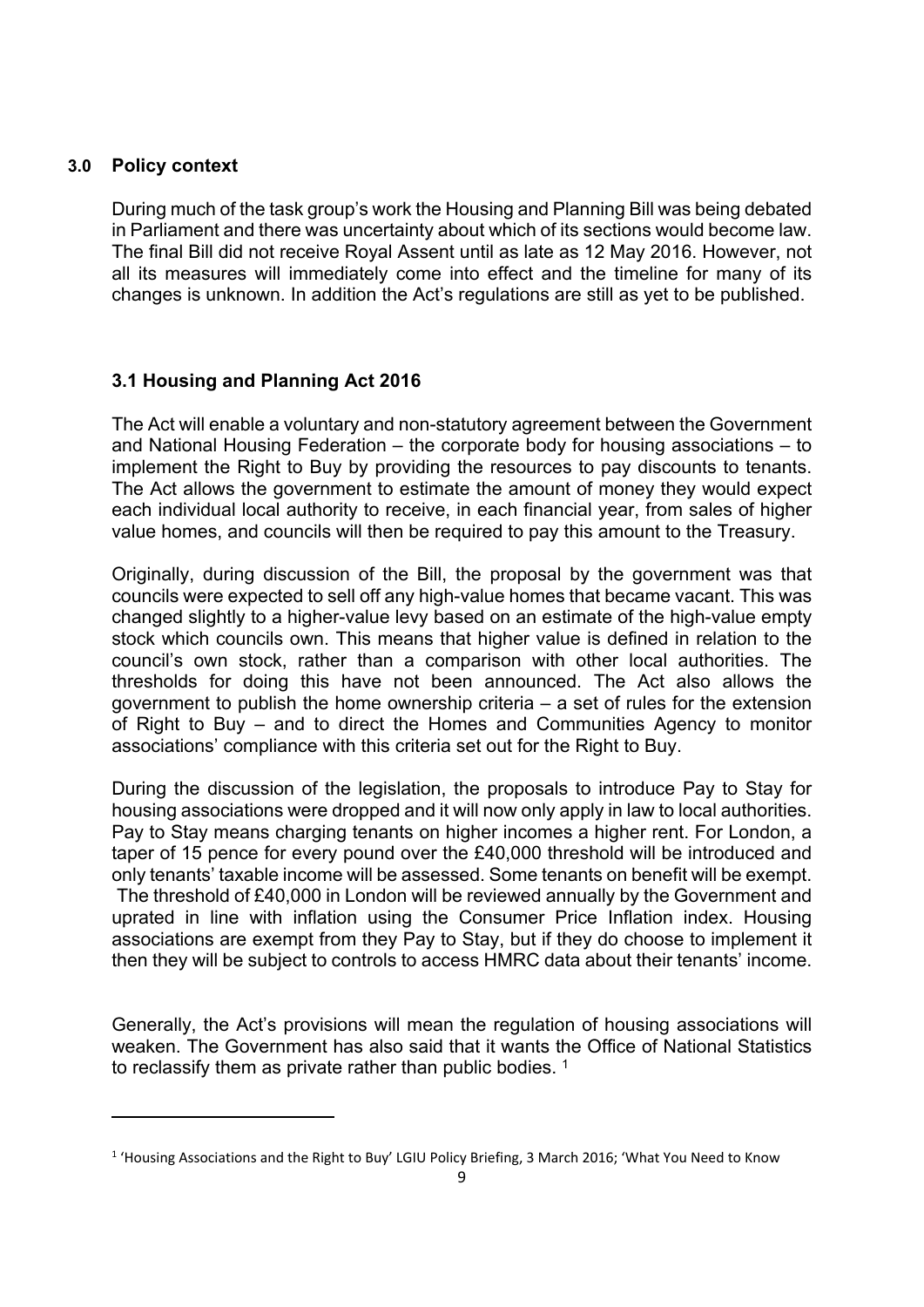#### **3.2 Right to Buy voluntary agreement**

The voluntary Right to Buy agreement for housing association tenants was the result of negotiations which took place last year between the Department of Communities and Local Government and the National Housing Federation. It is not set in statute.

The exact details of how the voluntary Right to Buy will work in practice are still being developed by a Sounding Board made up of registered providers, the Department for Communities and Local Government and the Homes and Communities Agency. At present there is no fixed date for when the extension of Right to Buy to housing association tenants will start. <sup>2</sup>

To replace homes lost, housing associations will be able reinvest the receipts from Right to Buy sales in new housing supply, and the properties sold will be replaced at least one-for-one. New homes must be delivered within three years, but the target will be two years, however it doesn't stipulate that the homes lost in a local authority area must be replaced in that locality or homes of a particular type or tenure must be replaced like-for-like.

In short, registered providers will have flexibility over the type, tenure and location of replacements so they can respond to local conditions and market pressures. Instead of a requirement for replacement by tenure type they can replace any of the homes sold with Starter Homes, shared ownership or part-buy and part-rent housing if they choose.

The size of any discount has not yet been agreed. However, at present there are pilot schemes across England, including one with L&Q in the London boroughs of Croydon, Enfield, Greenwich, Haringey, Lambeth, Lewisham, Newham and Southwark, where the Right to Buy is available to those residents who have been tenants for 10 years or more, at a discount of up to £100,000.

The voluntary agreement allows registered providers to have discretion about what stock they want to have excluded and there will also be a portable discount for tenants who if they are not allowed to buy their own property can transfer a discount. If a housing association chooses to decline a sale, an alternative property will be offered to the tenant, and if a tenant is unhappy with that property offered, or with the time taken to process a sale, they will be allowed to appeal to the Homes and Community Agency as the regulator. Compensation for discounts will go directly to housing

About the Housing and Planning Act 2016', Chartered Institute of Housing, 2016.

<sup>2</sup> [www.housing.org.uk/topics/right-to-buy/right-to-buy-advisory-groups/the-sounding-board;](http://www.housing.org.uk/topics/right-to-buy/right-to-buy-advisory-groups/the-sounding-board) 'An Offer to Extend Right to Buy Discounts to Housing Association Tenants' National Housing Federation, 2015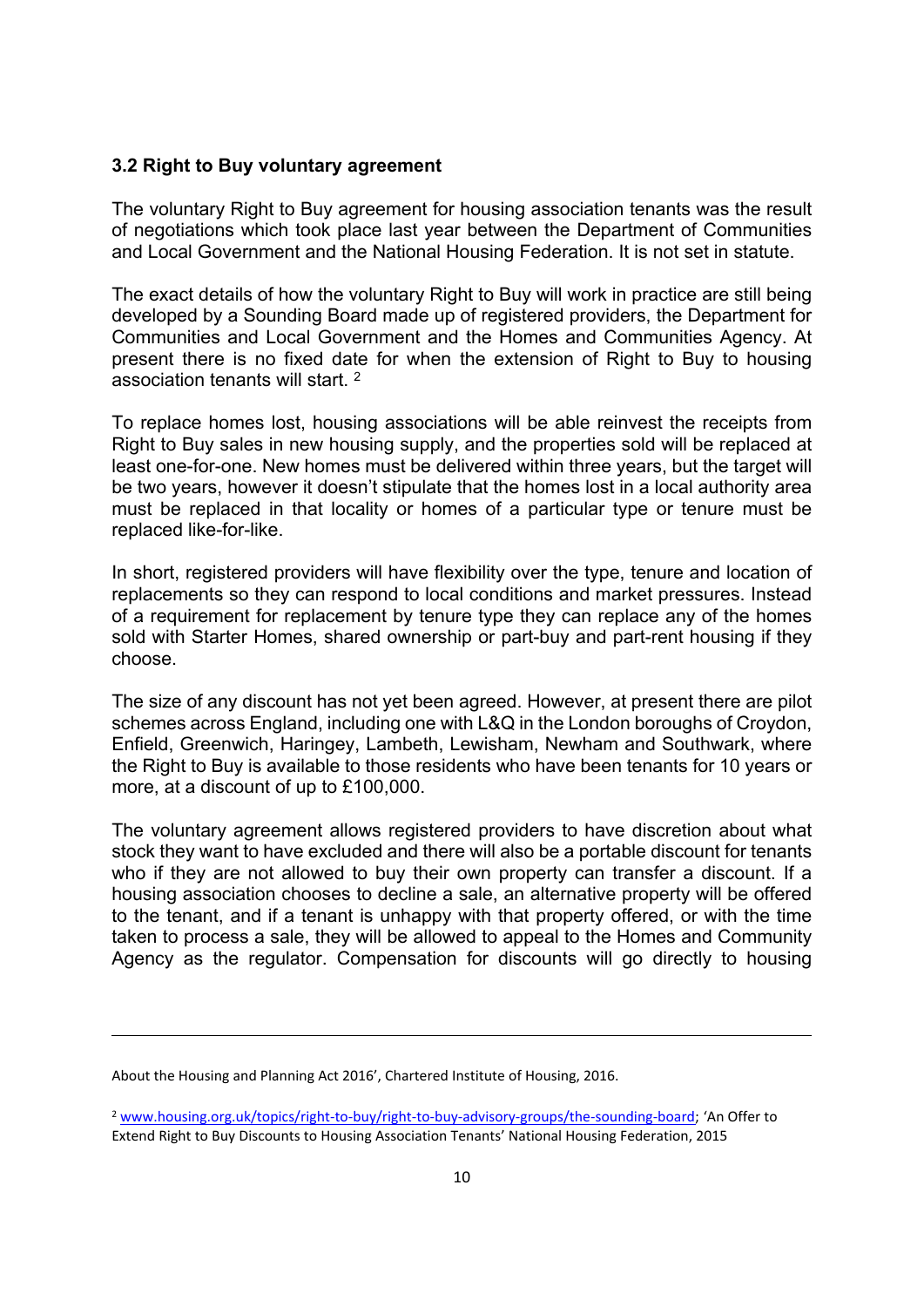associations with 70 per cent on completion, and 30 per cent after a start on site or acquisition of a new property. <sup>3</sup>

# **3.3 Welfare Reform and Work Act 2016**

The Welfare Reform and Work Act 2016 makes a provision that housing association rents for tenants are to be reduced by 1% per year for four years starting in April 2016; however, the reduction for tenants living in supported housing, housing co-operatives and land trusts is scheduled to start one year later and won't apply to them in 2016. There is still a possibility that the reduction will not be applied to these groups but this is uncertain.

The second major part with implications for housing associations are substantial changes to welfare and welfare reform, including changes to wider benefits such as Employment Support Allowance, reducing the overall benefit cap to £23,000 for couples and £15,410 for single claimants in London, and freezing the main rates of the majority of working age benefits as well as the introduction of Universal Credit, and removal of Housing Benefit entitlement for those claimants who are aged 18-21. There are some exemptions which are yet to be clarified. <sup>4</sup>

# **3.4 Brent's Housing Strategy 2014-19**

Brent Council's 2014-19 Housing Strategy was agreed by Cabinet on 21 July 2014 before the new legislation was proposed by the Government or received Royal Assent. The strategy is wide-ranging, and the task group has just considered the relevant areas which set out how the local authority will work with housing associations to meets its own objectives, and the challenges Brent faces in providing social housing.

The existing housing strategy makes clear the scale of the housing crisis in Brent: housing register demand is high, homelessness applications are rising and Brent has one of the highest number of households in temporary accommodation in the country.

Furthermore, for Brent Council supply-side measures to increase social housing are difficult because opportunities for large-scale development are constrained by land scarcity and costs. Yet, because of demographic pressures and Brent's growing population, the demand for housing is growing. The balance of housing is also changing. The private rented sector has overtaken the social housing sector in recent years, almost doubling in size as a proportion of housing – In 2001 around 17% of households lived in the private sector, but the proportion is estimated to be around 32% today.

<sup>&</sup>lt;sup>3</sup> Housing Associations and the Right to Buy, Communities and Local Government Committee, February 2016, pp.9-10

<sup>4</sup> www.parliament.uk/mps-lords-and-offices/offices/commons/commonslibrary/commons-librarynews/welfare-reform-and-work-bill-2015/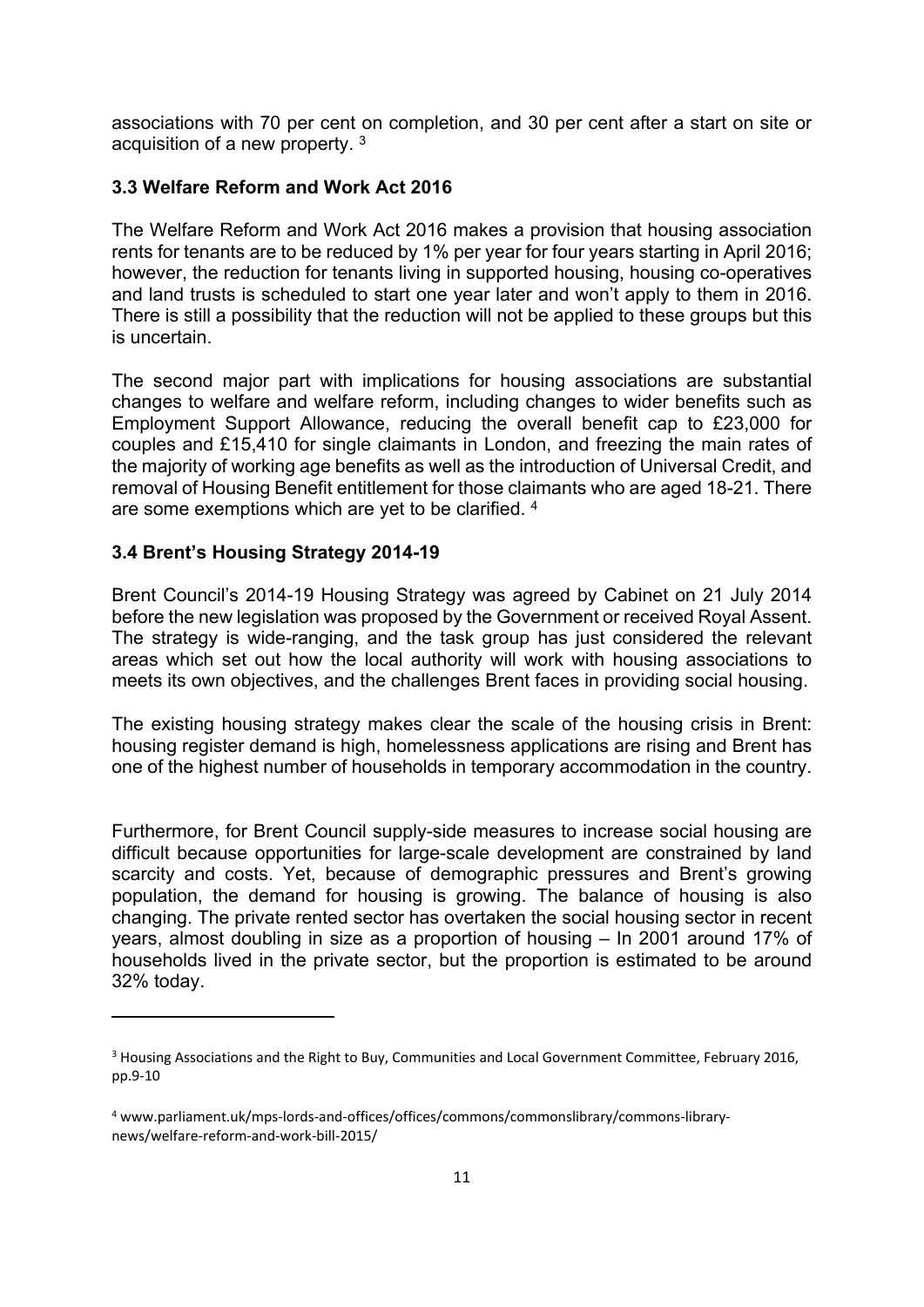At the same time, the proportion of social housing has remained broadly unchanged. Around 16,000 homes are owned or managed by housing associations, while in addition Brent Council owns another 9,000 rented and 3,000 leasehold homes, through Brent Housing Partnership (BHP). Since 2001, Brent has seen a redistribution of housing type with a contraction of home ownership, rapid growth in the private rented sector and limited growth in the social housing stock rather than any significant increase in social housing supply in the borough.

The task group noted that key questions highlighted by the strategy are how far housing can be delivered within the borough or London boundaries, and the need for registered providers to offer market products to cross-subsidise affordable homes. <sup>5</sup>

Partnership working is an underlying theme of the Housing Strategy 2014-19 and there is a recognition that for Brent Council to achieve its objectives there is a need for its partners to work together around aligned priorities and a coordination of resources. The role for Brent Council identified in the strategy is one of strategic leadership rather than as a primary direct deliverer of new social housing although there has been building of new homes by Brent Housing Partnership.

An important theme of the strategy is social housing improvement, which is identified as a priority. The strategy notes that the majority of social and affordable homes are owned and managed by registered providers, and that a shared commitment to raising standards is central to Brent Council's own aim of improving the quality of housing.

The importance of residents' and tenants' involvement is also highlighted. The strategy highlights that social housing tenants and leaseholders have no individual and limited collective choice over who manages their homes so the council would like to see greater resident involvement and customer insight in the management of housing stock. Brent's Housing Strategy 2014-19 has a number of priority outcomes relevant to the task group around increasing the supply of social housing, including:

1. A minimum of 35% of new affordable rent homes to be three bedrooms or larger.

2. Increasing the capacity to meet housing need and support social mobility by providing 5,000 affordable rent and low-cost home ownership properties by 2019.

3. 700 affordable council homes by 2017.

4. 200 additional supported housing units by 2016. <sup>6</sup>

#### **4.0 Main Findings**

#### **4.1 Right to Buy**

<sup>5</sup> Brent Council Housing Strategy 2014-19, pp2-6

<sup>6</sup> Brent Council Housing Strategy 2014-19, pp10-15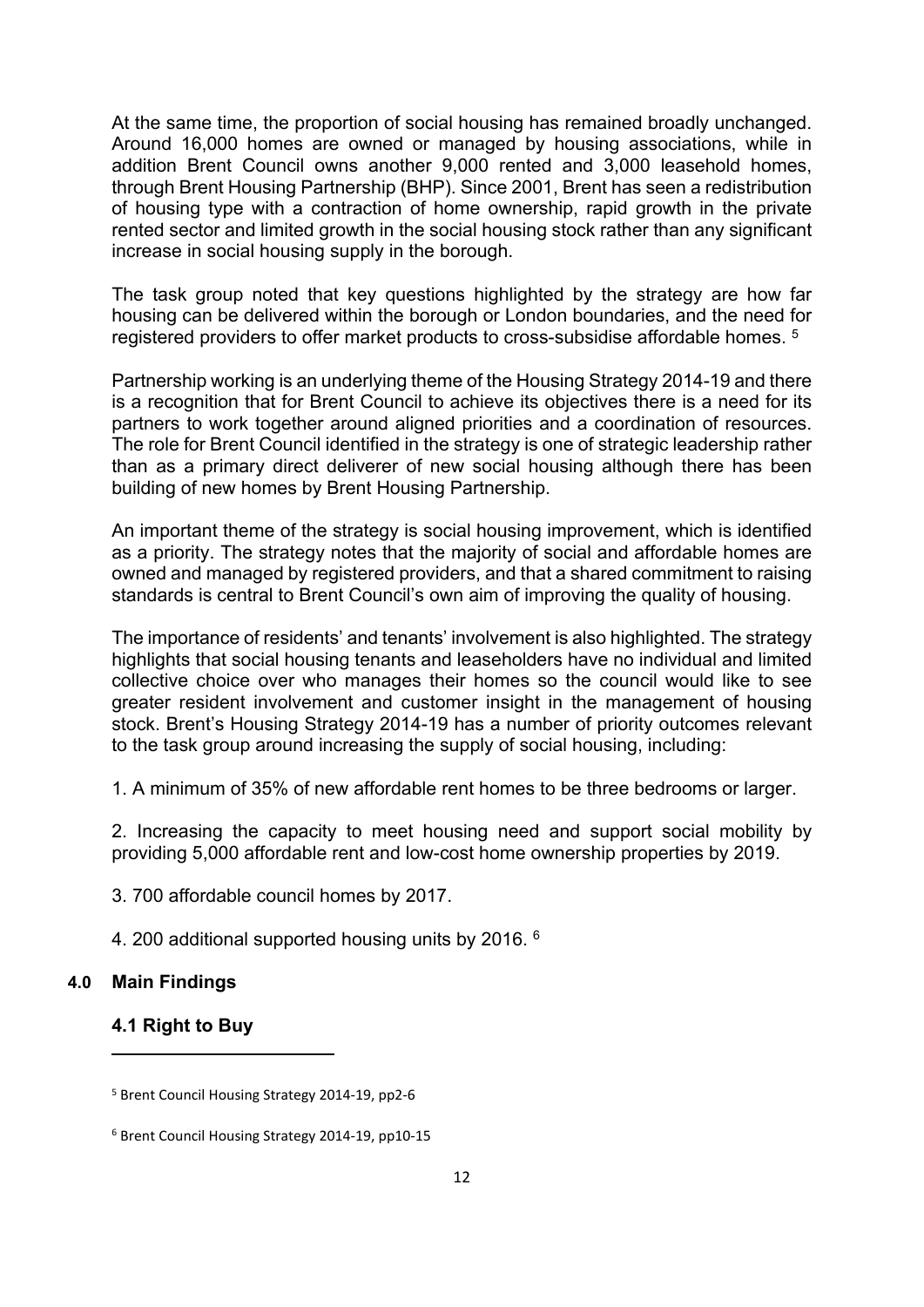The task group started its assessment of the likely impact of the Right to Buy extension by analysing Brent Council's own historical data of the statutory scheme, and weighed it against registered providers' modelling, tenants' perceptions and wider research.

Brent's historical data underlines the importance of the discount on take up of Right to Buy. In the 1980s, after an initial swell of interest, demand stabilised until the government increased discounts in 1984 when the maximum discount of 50 per cent on all properties was raised to 60 per cent for houses and 70 per cent for flats. Subsequently, Right to Buy purchasing hit a peak in 1990-91 when almost 800 properties were sold in just one year.



#### **Source: Brent Housing Partnership**

In line with national trends, Right to Buy sales declined in the 1990s after the end of the property boom, the beginning of an economic recession and period of high real interest rates. Demand was dampened down again when the Government in 1999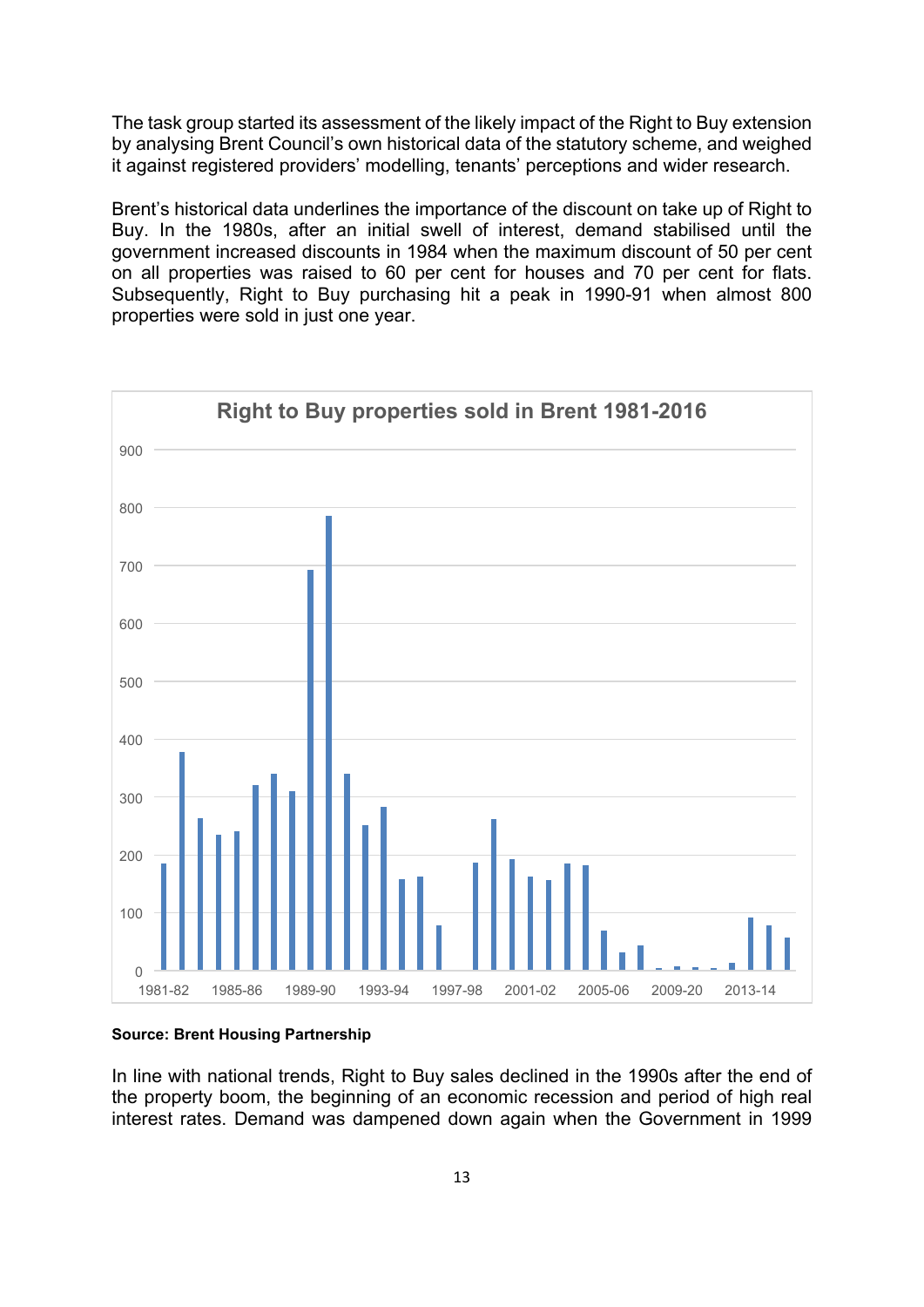replaced the 50% discount with capped limits, which in 2003 were cut to just £16,000 in London, and after the 2008-11 economic recession, Right to Buy purchases fell.<sup>7</sup>

Perhaps the main reason for a revival from 2013-14 was that the Government greatly increased the size of the Right to Buy discount on offer – from April 2012 the Government increased the maximum cap on the Right to Buy discount to £75,000, and as part of 2013 Budget the maximum discount available in London rose to £100,000 with effect from 25 March 2013. The Government was clear that it felt sales were too low and increasing discounts would help to push up Right to Buy sales. <sup>8</sup>

The current maximum discounts available for the Right to Buy are now £103,900 in London. However, the current maximum discount cannot exceed 70% of the market valuation. Family members who are not tenants can financially support a Right to Buy, but they must have been living in the property for a minimum of 12 months. <sup>9</sup> Brent's own data shows that two and three bedroom properties have consistently been the housing stock which has most been sold – few of them were four-bedroom homes.



#### **Source: Brent Housing Partnership**

That may more reflect the existing scarcity of family-sized homes and the cost of purchasing even with the maximum discount on offer of £103,900. A consistently far higher proportion of three-bedroom homes have been sold under the statutory Right to Buy.

<sup>&</sup>lt;sup>7</sup> 'The Impact of the Existing Right to Buy' Ian Cole, Stephen Green, Lindsey McCarthy, Ben Pattison Centre for Regional Economic and Social Research, Sheffield Hallam University, 2015

<sup>&</sup>lt;sup>8</sup> 'Incentivising the Right to Buy', House of Commons Library briefing paper, pp.11-13

<sup>9</sup> www.bhphousing.co.uk/tenants/buying-my-home-right-to-buy/how-much-discount-for-right-to-buy/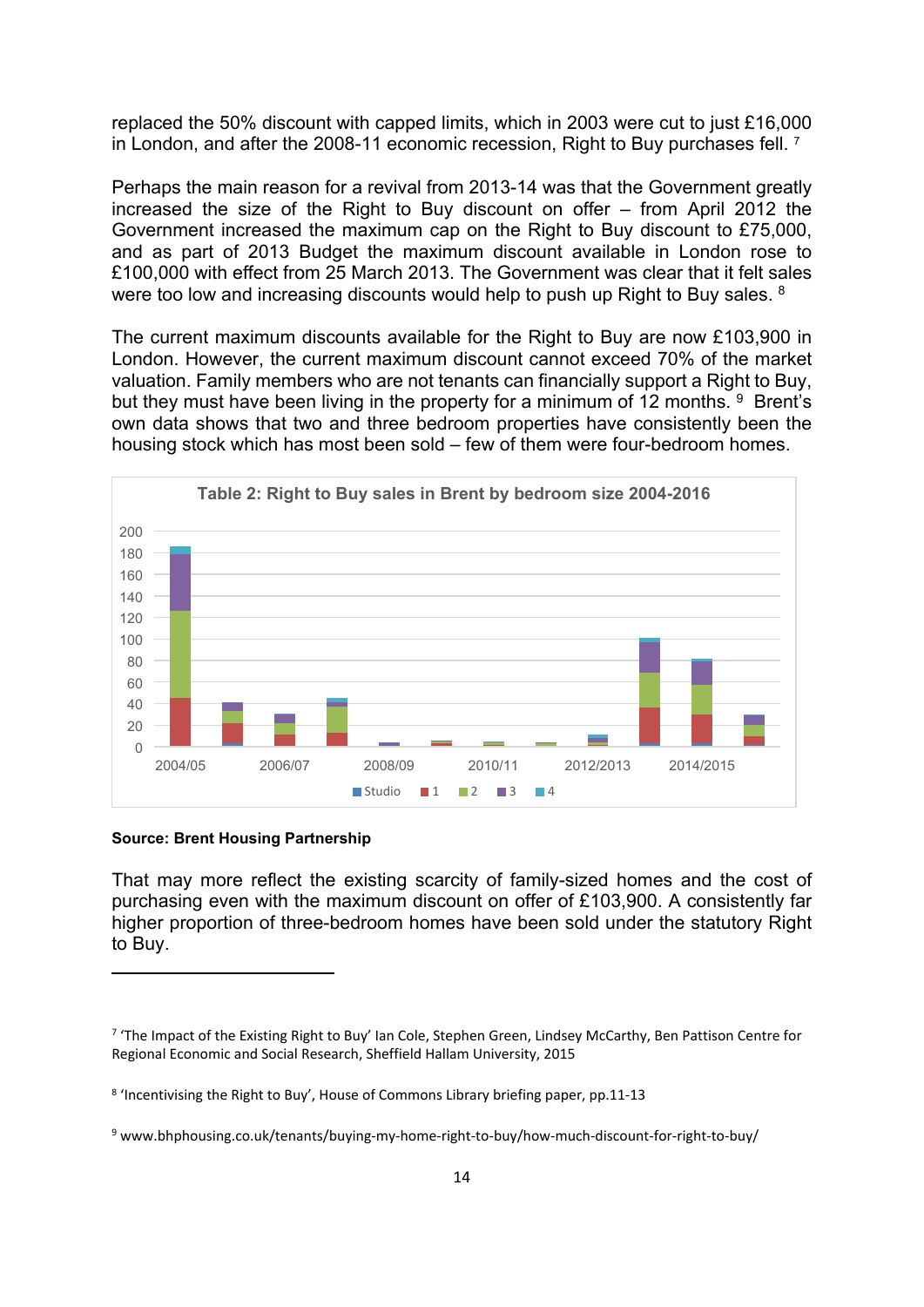At the point of writing the report, the regulations for the Housing and Planning Act had not been published and the level of discount for tenants had not been confirmed. However, the Chief Executive of Innisfree John Delahunty reminded the task group there is a strong political imperative to the policy, which is a manifesto commitment. <sup>10</sup> It's possible that the size of the maximum discount could be greater than anticipated, and greater than the amount in the pilot schemes.

The task group asked the housing associations' representatives who took part in a themed discussion for their modelling of sales under the extension of Right to Buy. Evidence from the housing associations suggest that while there may be high pent-up demand and interest from tenants, London's high house prices and low median incomes will limit the take up.

Network Homes estimated sales of up to 5% of its current general needs stock over the next three years. That is based on an assumption that around 3,000 of its Brent tenants will be eligible. However, its own anecdotal evidence is that valuation of properties will be the key and tenants already feel that house prices are too high and they won't be able to afford to buy. <sup>11</sup>

Genesis calculates that about 1% of its properties will be sold each year. As it has 3,500 rental properties in Brent this would mean sales of about 35 a year in the borough. <sup>12</sup> Origin told the task group that it was modelling for a 7% loss of housing stock over 4 years, but this figure applies to Origin's total housing stock across several London boroughs. <sup>13</sup> As Network Homes has the majority of its stock in Brent, it seems reasonable to the task group that its modelling is closest to the number of homes which could be sold in Brent.

The registered providers' modelling of the likely loss of housing stock confirms the findings of research by Sheffield Hallam University which estimates that in London just 1% of housing association tenants will be able to afford to buy their own property. <sup>14</sup>

Evidence from the Right to Buy pilot in London suggests take-up in Brent will be low. Data from the L&Q pilot, in which there was marketing to 19,000 tenants, showed there were just 1,996 expressions of interest – 10.51% of all tenants – and just 96 applications representing 0.51% of L&Q tenants included in the pilot scheme. Outside London, expressions of interest and applications were stronger – a housing

<sup>10</sup> Task group meeting 3 May 2016

<sup>11</sup> Interview, Helen Evans, Network Homes, 25 May 2016

<sup>12</sup> Task group meeting 3 May 2016

<sup>13</sup> Interview, Karen Wilson, 24 May 2016

<sup>&</sup>lt;sup>14</sup> Tenant Perceptions of the Right to Buy Extension: Evidence from the Big Tenant Survey, Ben Pattison, David Robinson, Ian Wilson. Sheffield Hallam University, February 2016, pp.3-5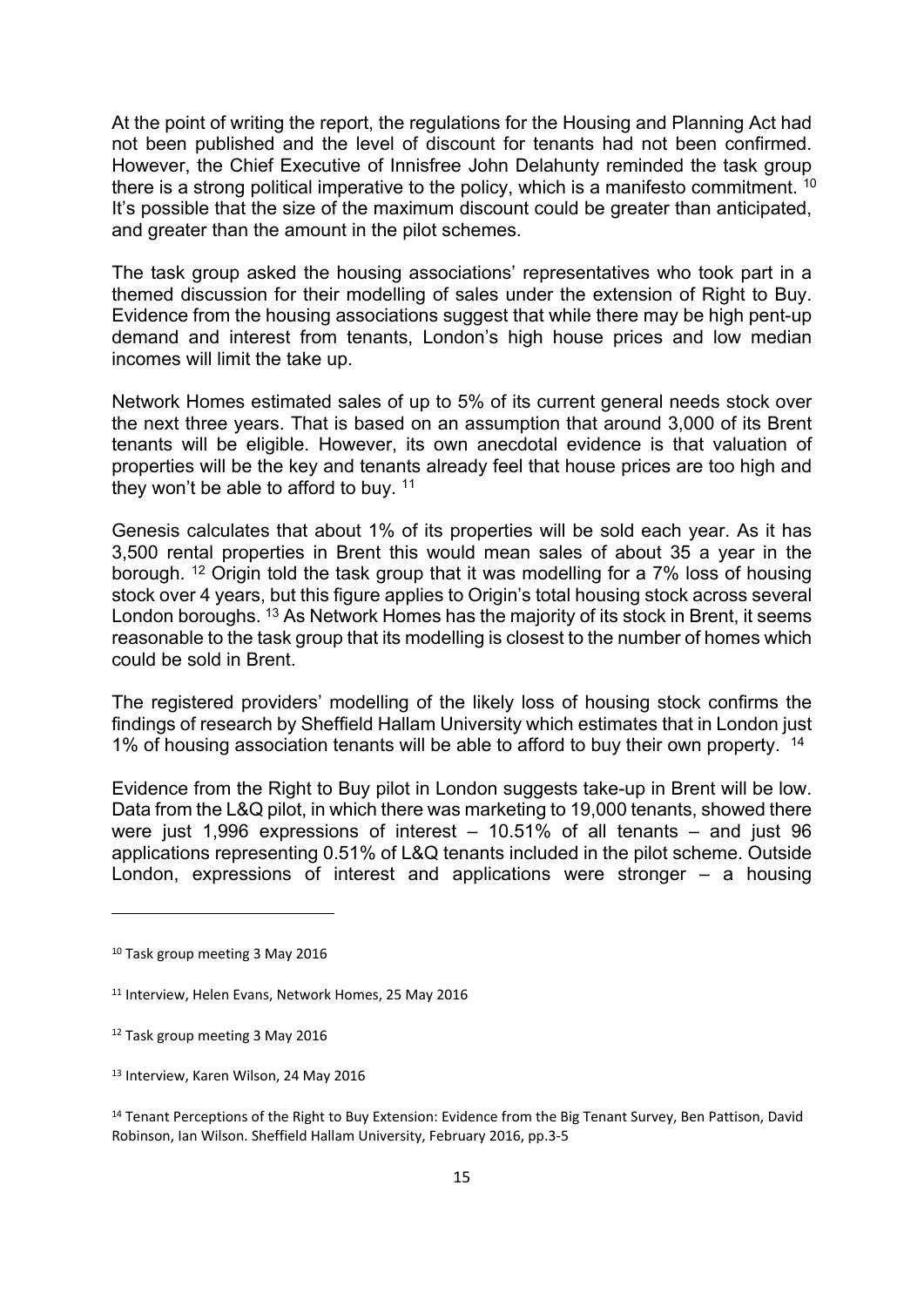association in south Norfolk recorded that 6.94% of tenants expressed an interest and 2.81% of tenants in the pilot later applied to purchase under the Right to Buy. <sup>15</sup>

Again, Brent's own historical data offers some insight into why high pent-up demand and expressions of interest may not translate into sales under the new Right to Buy. Consistently, the number of applications has dwarfed actual sales for both houses and flats. The largest differential was in 2012-13 and followed the Government's announcement of an increase in the maximum discount available in London for Right to Buy, which suggests the resulting publicity fuelled a surge of interest.



**Table 3: Right to Buy applications and purchases in Brent 2012-2016**

#### **Source: Brent Housing partnership**

Evidence from the statutory Right to Buy nationally is that purchases are more common in areas where house prices are low and tenants are in full-time work, and a high proportion of the purchasers are of working age and in full-time employment. <sup>16</sup>

#### **4.2 Income and demand**

<sup>&</sup>lt;sup>15</sup> Inside Housing, 15 April 2016. No time period for the collection of this data was given in the article.

<sup>&</sup>lt;sup>16</sup> 'The Impact of the Existing Right to Buy' Ian Cole, Stephen Green, Lindsey McCarthy, Ben Pattison Centre for Regional Economic and Social Research, Sheffield Hallam University, 2015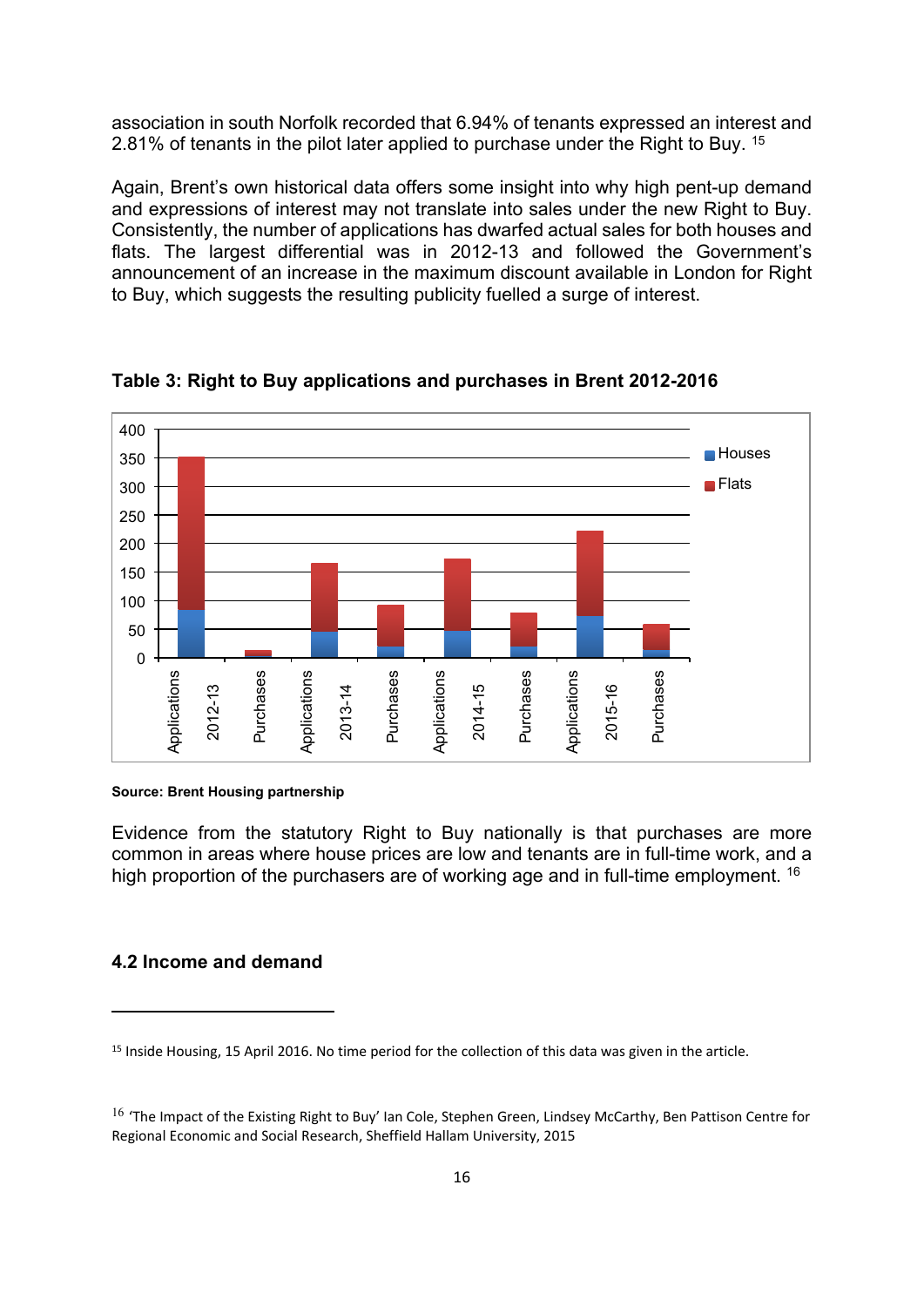The research by Sheffield Hallam University showed that in the 1990s low-income households were generally not the most common household type who purchased. Nationally, the most common type was a two-parent family with children at school, and most purchasers were drawn from lower middle class or skilled working class backgrounds, and only a minority of households had incomes in the lowest quartile. <sup>17</sup>

Household incomes will be important to influencing effective Right to Buy demand. The housing associations who the task group interviewed did not have data available on tenants' incomes, and no wider data from the social housing sector exists. However, the median household income in Brent is £39,630, far lower than the London median income of £51,770, and it is probably reasonable to assume that the median income of housing association tenants is lower still than the median average, which with the high house prices in Brent would mean incomes are too low to make purchasing realistic and would disqualify them from being accepted for a mortgage. <sup>18</sup>

However, an external shock to the economy in the future could weaken the housing market and push down aggregate prices, closing the affordability gap. As the task group was completing its report, housing associations were warning that their development plans could be affected by the economic uncertainty following the referendum on the United Kingdom's membership of the European Union. <sup>19</sup>

The qualitative evidence of tenants' representatives supports the low estimates of take up. From talking to residents, they did not think there would be a large initial demand for the Right to Buy and thought take up would be low, and could cite only a few examples of people they know who were now thinking of taking up the Right to Buy.

John Harrison, Chair of Catalyst Brent Residents' Forum, said that generally many tenants' incomes were low and many were in unskilled work on temporary or zerohours contracts which meant getting or applying for a mortgage would be hard. <sup>20</sup>

However, the task group feels there needs to be caution about estimates just based on individual income. Paul Negi, Markets and Business Development Director of Genesis, rightly pointed out that there were caveats to calculations of demand for Right to Buy based on household income. Firstly, other members of a tenant's family may well participate; secondly the financial services industry may put products in place to

<sup>17</sup> 'The Impact of the Existing Right to Buy' Ian Cole, Stephen Green, Lindsey McCarthy, Ben Pattison Centre for Regional Economic and Social Research, Sheffield Hallam University, 2015

<sup>&</sup>lt;sup>18</sup> Household income derived from 2011 census data

<sup>19</sup> Inside Housing, 1 July 2016

<sup>20</sup> Task group interview, 14 June 2016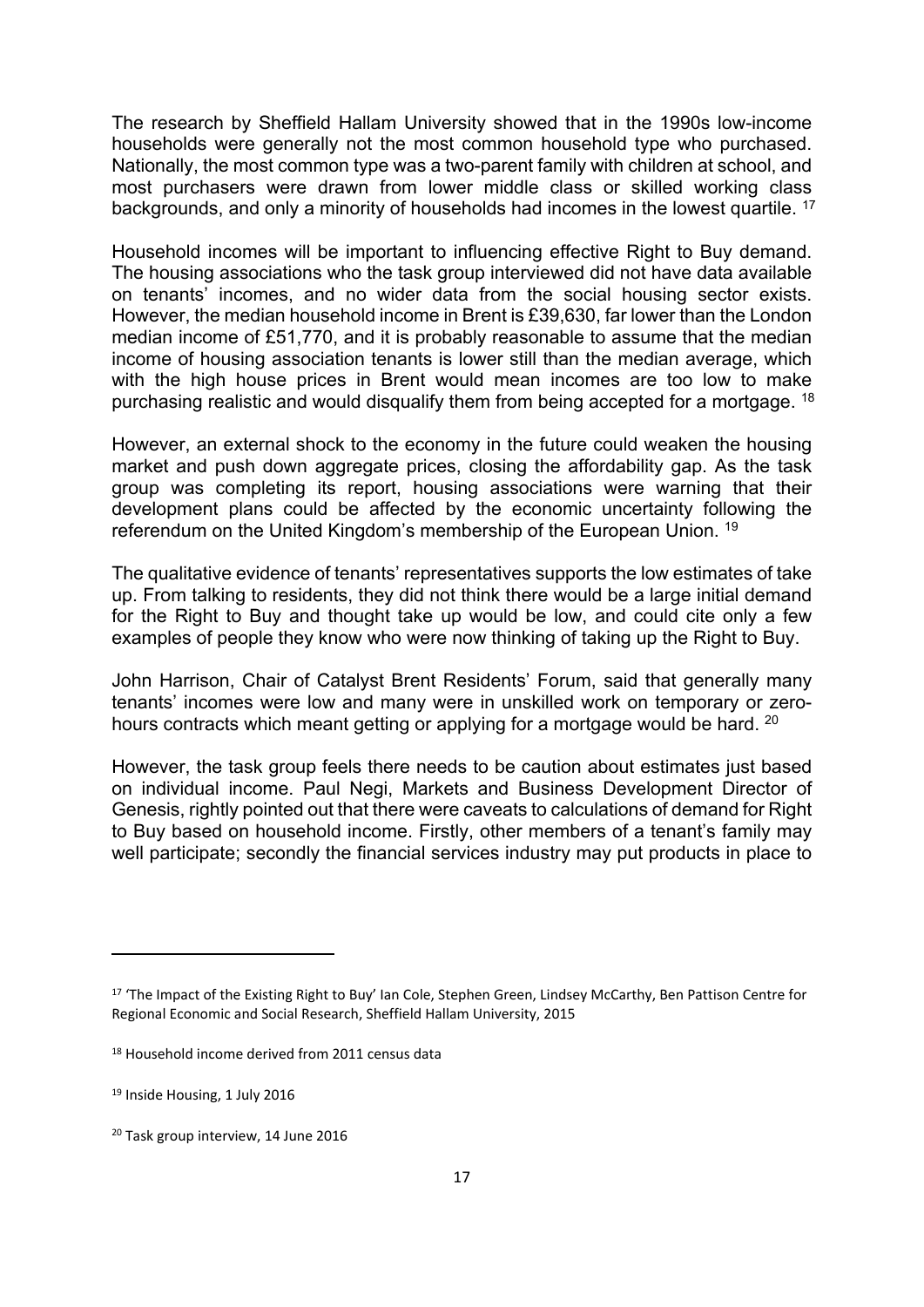enable purchases for those on low incomes which could skew the figures towards higher take up. 21

This view was supported by other housing associations. Origin, drawing on Camden's experience, said that individual income doesn't necessarily drive purchasing, there are wider household and family incomes which should be taken into account. Anecdotally, they were aware of cases where grandchildren had helped to buy a grandparent's flat.  $22$ 

In all, while the task group believes that perhaps only around 1% of social housing will be sold each year by the extension of Right to Buy to housing association tenants, there are many consequences arising from the policy as well as a weakening of social housing supply. Furthermore, the council has accumulated lot of experience of its own from the Right to Buy which could be used to mitigate any negative effects of the policy on the borough.

# **Recommendation 1:**

**Strategic Director Community Wellbeing convenes a working party dedicated to Right to Buy with registered providers which meets to monitor the impact of the policy in Brent and helps to mitigate any potential problems which are caused.**

#### **4.3 Exemptions**

Under the voluntary agreement registered providers have the discretion to exempt housing for sale. Naturally, each housing association is developing its own position to exemptions, but that means there is not a co-ordinated approach across the borough.

Network's position is that it will have an open scheme and it will implement Right to Buy except where properties are subject to regeneration. Other exemptions will be those properties already outside of the statutory Right to Buy such as older people's housing and specially adapted housing. Network has said that larger family-sized homes of three and four-bedroom properties will not be exempt but will be looked at case-by-case on application. The housing associations' policy is not just for Brent and will apply in all local authority areas in which it operates. <sup>23</sup>

<sup>&</sup>lt;sup>21</sup> Task Group interview 3 May 2016

<sup>22</sup> Task Group interview with Karen Wilson 24 May 2016

<sup>&</sup>lt;sup>23</sup> Network Homes interview 25 May 2016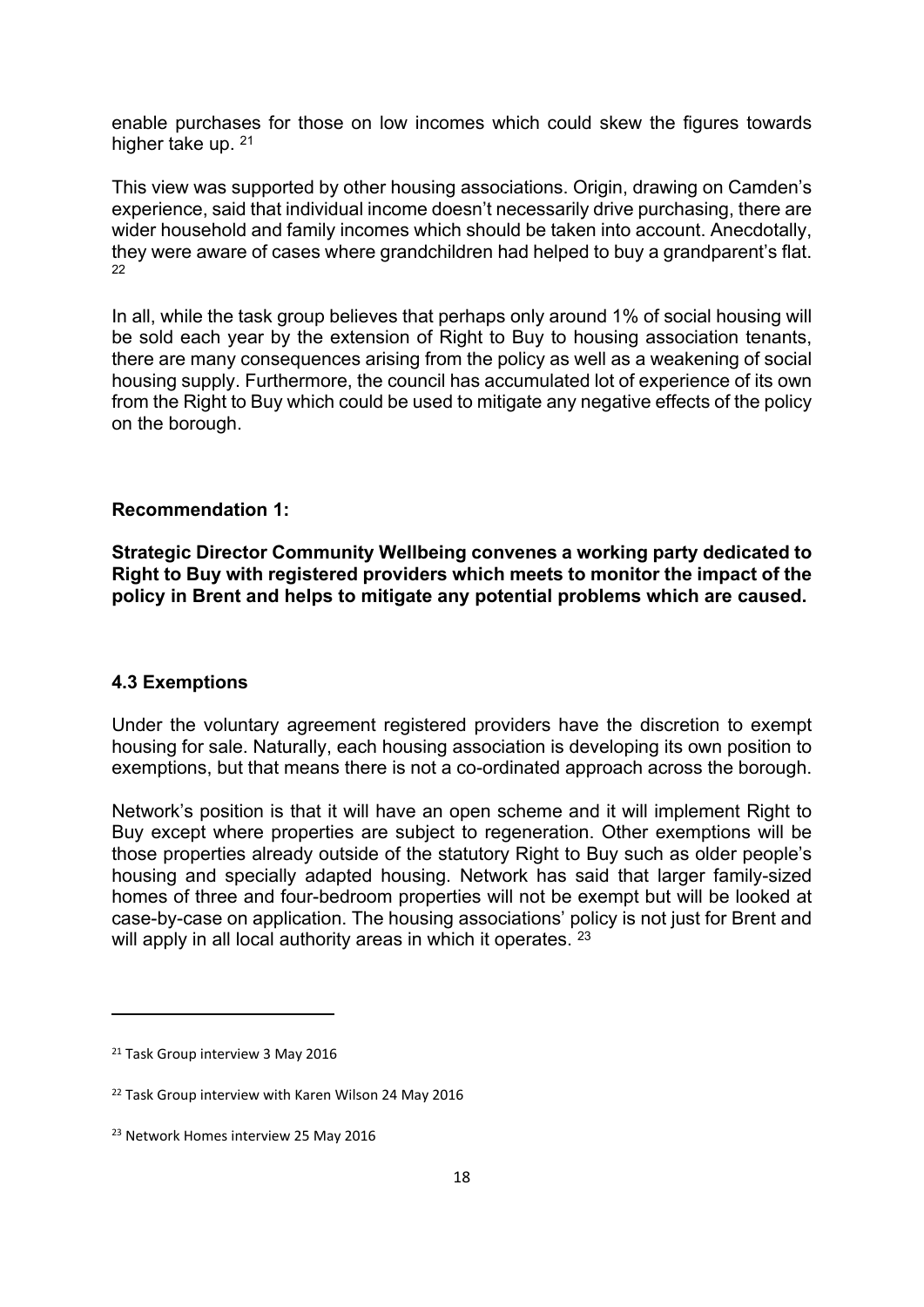Metropolitan has said its approach on the voluntary Right to Buy is still being developed, but exemptions will include properties where a preserved Right to Buy exists following stock transfer arrangements and those properties where the Right to Acquire exists. Origin will be seeking to exempt properties from Right to Buy which were not built with public funding such as its charitable and legacy stock and specialist housing stock. Also, Origin said that housing associations would be unlikely to sell some stock built under Section 106 because of legal agreements stating which mean it should be social housing in perpetuity.

For Apna Ghar there is an ethical issue around exemptions because if its specialist stock was excluded from the new Right to Buy it would mean that disabled people were excluded from the opportunities open to all.

Exemption is obviously a key issue for the local authority. The Cabinet Member for Housing and Development and senior officers also supported the principle of exempting scarce stock such as family-sized properties and older people's housing. As they made clear, the question for the local authority is how it can influence the approach taken by registered providers who under the voluntary agreement are free to determine their own exemptions.

The task group's view was that exemptions should be borough specific and that this was the time to set out a co-ordinated position to all registered providers operating in Brent.

#### **Recommendation 2:**

**Cabinet Member for Housing sets out a common position to all registered providers operating in Brent that the local authority would like homes of four bedrooms or more, specially adapted housing, and older people's housing exempted from the Right to Buy.**

#### **4.4 One-for-one replacement**

The task group found that larger housing associations such as Genesis are confident that because of their significant development pipeline that they can replace any property lost through Right to Buy on a one-for-one basis and there would be no or very little time lag. Network also feel that they can do one-for-one replacement, or even two-for-one, and that its housing stock will actually continue to grow over the mediumterm.

However, the picture is more difficult for smaller housing associations which do not have big development programmes. Apna Ghar told the task group that because its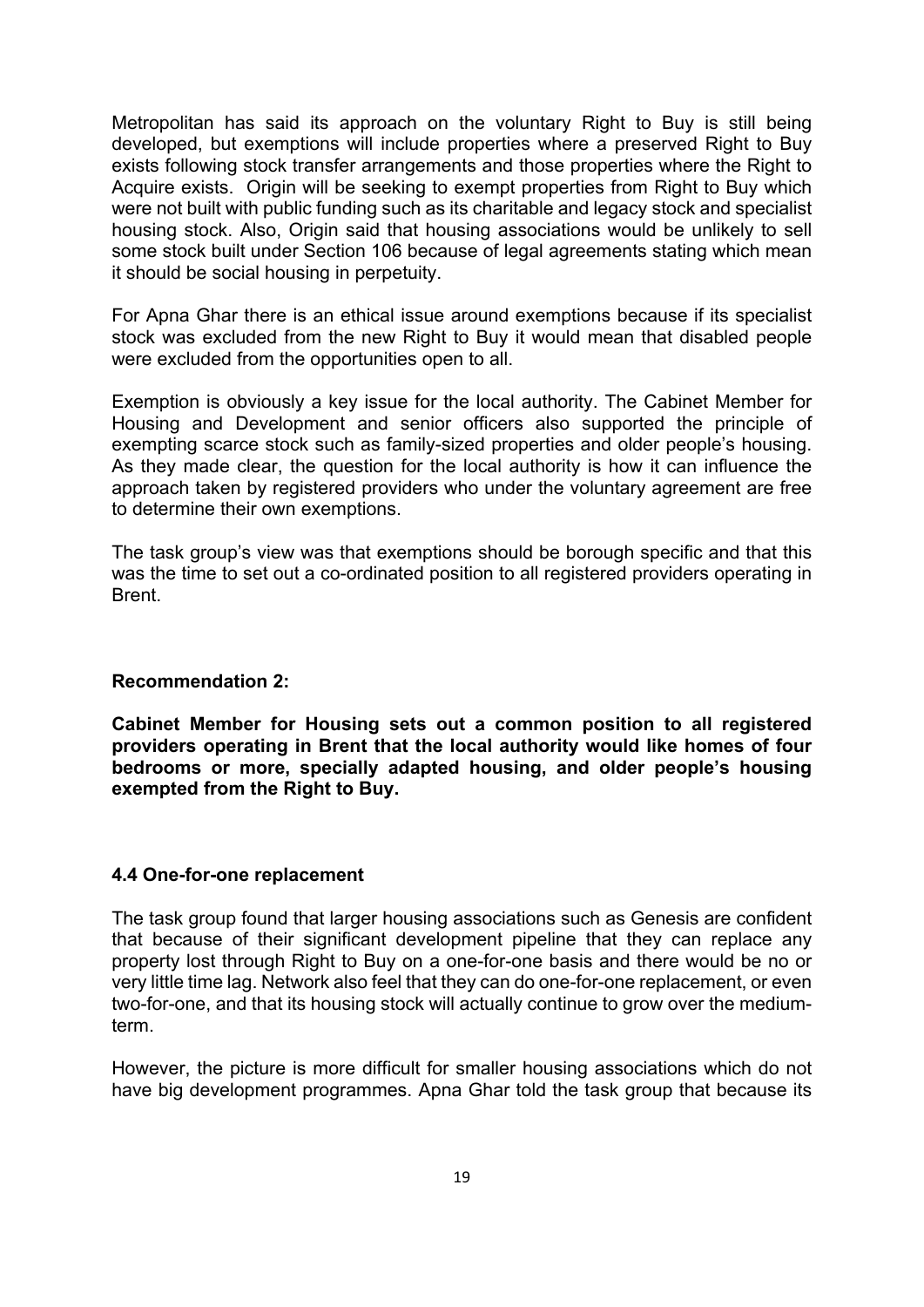accommodation was specialist there could be a time lag of up to four years if wheelchair units were lost under the Right to Buy and then needed to be replaced. <sup>24</sup>

Even with the release of receipts from the Right to Buy, housing associations are up against the underlying problems of land scarcity and the rising costs of development.

#### **John Delahunty, Chief Executive of Innisfree Housing Association, said:**

**"There is a risk for smaller housing associations that they won't be able to spend the receipts** from Right to Buy. It is very difficult to magic up a site so an alternative for replacement could **be buying on the open market." <sup>25</sup>**

However, the task group is extremely concerned that there is no obligation in the legislation or voluntary agreement for any property sold in Brent to be replaced in Brent or for housing of the same type or tenure of housing to be replaced in the borough.

Because of the trans-borough nature of the large housing associations it's likely that replacement will be outside Brent and outside London where land is far cheaper. That means in effect that receipts from sales in Brent will end up being spent on housing outside the borough.

The housing associations were open that in order to be able to cross-subsidise social housing they were having to develop more housing for market sale or rent, and that new developments would not have the same amount of social rent as in the past. The task group is concerned that the balance of social housing will shift in the long-term as a result towards low-cost home ownership or Starter Homes and away from social rents.

In addition to ensuring there is at least one-for-one replacement, the local authority needs to do what it can to ensure that type and tenure meet the borough's needs. Brent has a high number of larger families who need four-bedroom sized homes, but these are unlikely to be replaced if sold under the voluntary Right to Buy.

The task group heard from the Operational Director for Housing that they are discussing with one housing association an agreement involving the use of Right to Buy receipts which would mean that if stock was sold in Brent, it would be replaced in the borough. The task group welcomes this approach and encourages it as a way of keeping homes in Brent; however, the local authority must ensure the replacements are of the right type and tenure for the needs of the borough's population.

<sup>24</sup> Task group meeting 3 May 2016

<sup>&</sup>lt;sup>25</sup> Task group meeting 3 May 2016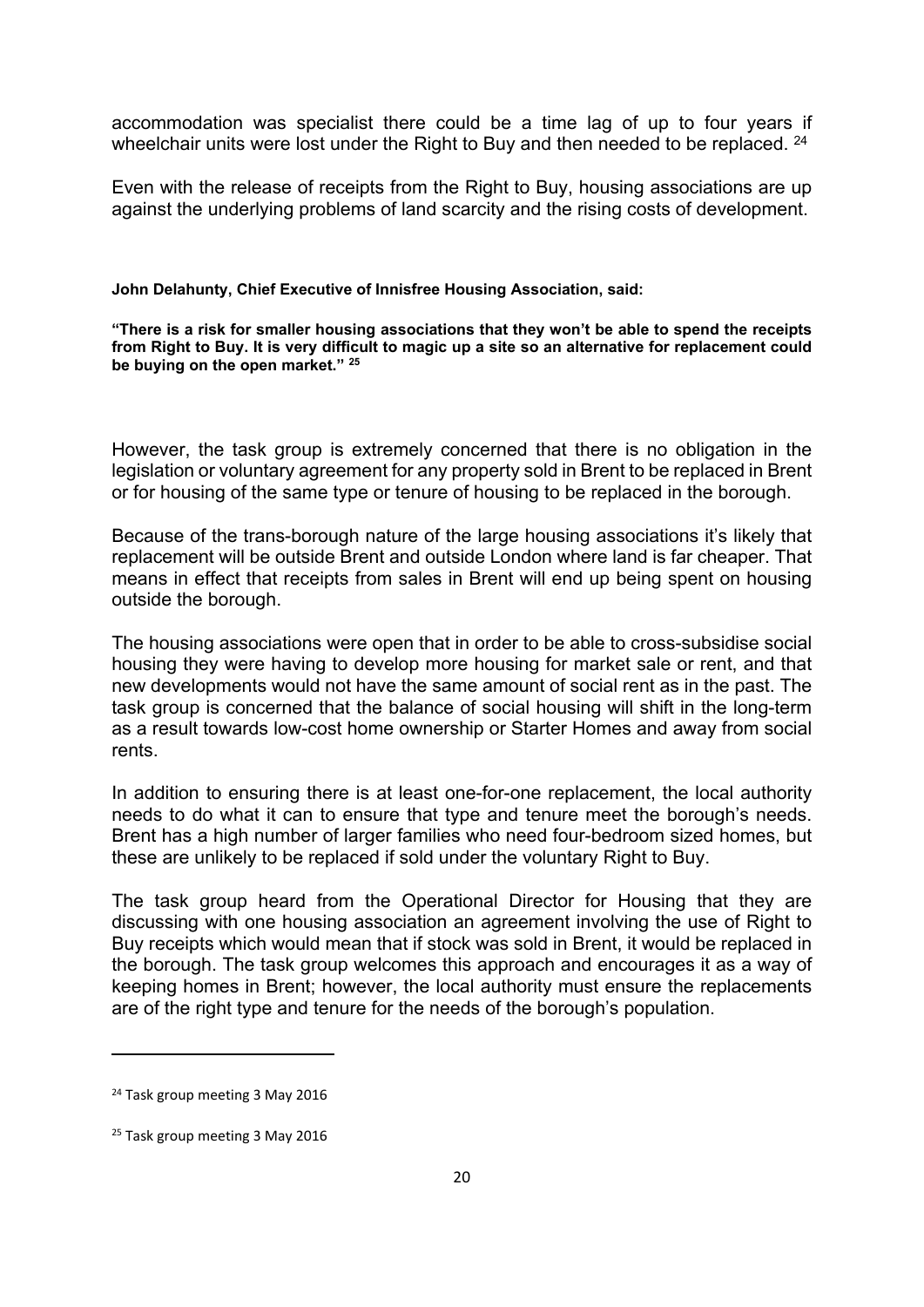**Recommendation 3:**

**Strategic Director Community Wellbeing and Cabinet Member for Housing develop agreements with housing associations and the Greater London Authority which maximise the number homes replaced in Brent, including four-bedroom properties, as well as homes for social rent.**

#### **4.5 Fraud**

Fraud from Right to Buy was a concern expressed by all housing associations the task group spoke to. The London Boroughs' Fraud Investigation Group estimate that around three per cent of Right to Buy discount applications in the capital could be fraudulent. <sup>26</sup>

This type of fraud can be multi-faceted. Common examples of it can include a misrepresentation of circumstances or length of tenancy to gain a greater discount than entitled, concealing tenancy history such as rent arrears, attempting to purchase a property whilst not using it as a principal home, or submitting an application for someone who does not live at the property at which the application was first made. <sup>27</sup>

The task group did not think that there would be a dramatic overnight growth of Right to Buy fraud but felt that there may be an increase and was concerned about how wellplaced smaller housing associations would be to cope with preventing it in future. Again, the larger registered providers said they had experience of dealing with fraud in shared ownership and part ownership/part rent and have already put system checks in place.

Brent Council already offers an anti-fraud service and a number of housing associations already use the service. Brent Council now operates audit and investigation under a shared service with Ealing, Brent and Hounslow as partners. They jointly have a great deal of expertise and have built up a considerable body of knowledge and experience in this area which can be shared or made available to housing associations.

# **Recommendation 4:**

**Strategic Director Community Wellbeing invites housing associations operating in Brent to fund jointly an anti-fraud investigator for a time-limited period to help housing associations' investigations into Right to Buy fraud and offer free training for staff on fraud and speculative buying practices.**

<sup>26</sup> 'Protecting the London Purse 2015', London Boroughs' Fraud Investigators Group, 2015, pp.31-32

<sup>&</sup>lt;sup>27</sup> 'How to Prevent Right to Buy and Right to Acquire Fraud', Chartered Institute of Housing, November 2013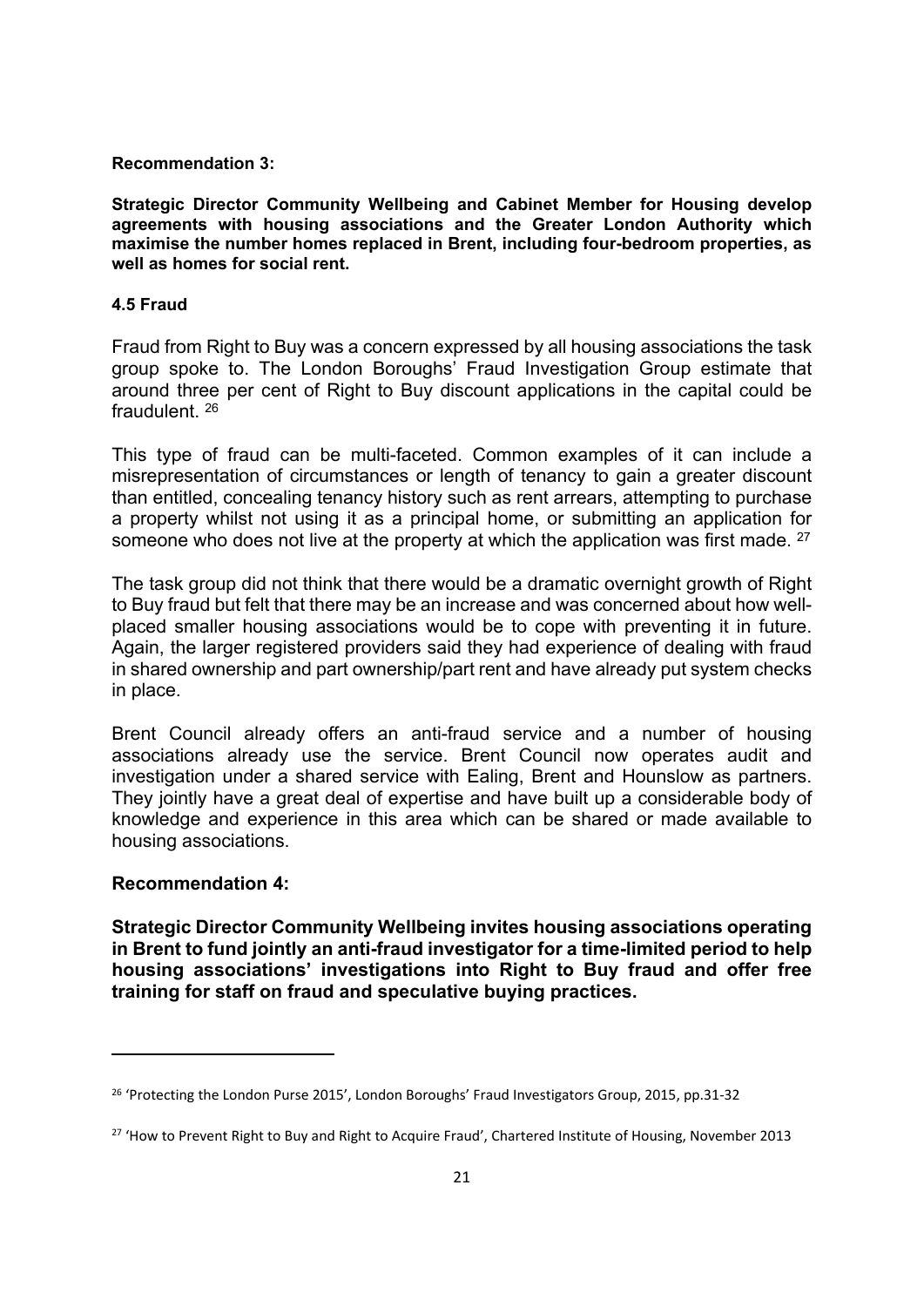# **4.6 Advising tenants**

The differential between expressions of interest and sales under Right to Buy from Brent's data suggests some tenants have imperfect information about Right to Buy. Yet, the task group believes it is important that when tenants of housing associations are considering buying their own home that they have made available to them the full extent of the financial and maintenance responsibilities so they can make an informed decision, and this should include information about the responsibilities of becoming a leaseholder.

Furthermore, tenants who are considering the step of buying their own home need to make sure they are up-to-date and informed about mortgage products, property law and interest rates so they can meet financial obligations and make an informed choice.

Housing associations and Brent Council are already doing a lot of excellent financial inclusion work. Although it is often aimed at the poorest residents, the task group felt that Right to Buy should be integrated into existing financial inclusion strategies. Also, that tenants are given information about the responsibilities of becoming a leaseholder and the financial demands of buying their own home when they express an interest. This also relates to the point in 4.2 about the operation of some companies in the market.

#### **Recommendation 5:**

**Director of Policy, Performance and Partnership to consider integrating Right to Buy into Brent's financial inclusion strategy so that tenants are better informed about interest rates, mortgages, cost of major works, responsibility for repairs, and the operation of companies who encourage purchasing of homes under Right to Buy.**

# **4.7 Private rental market**

The national experience of Right to Buy is that more properties end up in the private rented sector as some of those sold under extended Right to Buy over time are converted to rental accommodation by their new owners. <sup>28</sup> Research shows this is an

<sup>&</sup>lt;sup>28</sup> 'Extending the Right to Buy' National Audit Office, March 2016, p18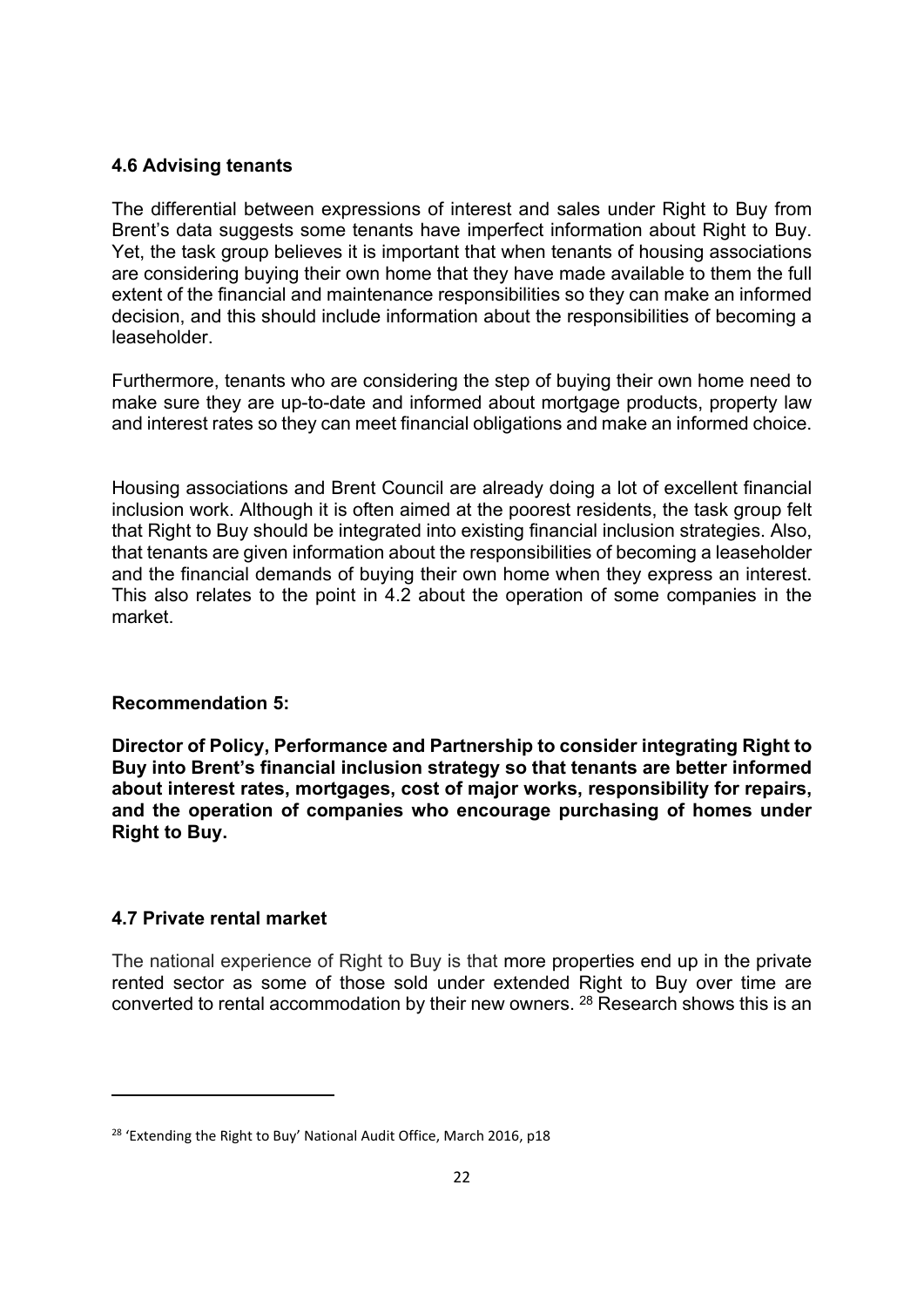existing problem in Brent with the amount of private letting and subletting actually increasing. <sup>29</sup>

The task group is concerned that the growth of private renting as a result of extending the Right to Buy homes may affect the stability or cohesion of some neighbourhoods. Brent's housing strategy has already outlined the rapid growth of the private rented sector and the associated problems of quality of accommodation which it has brought.

Furthermore, tenants' representatives highlighted the mixed effects on communities of increasing numbers of homes in the private rented sector from the statutory Right to Buy. There can be problems associated with subletting and housing management.

# **John Harrison, Chair of Catalyst Brent Residents' Forum, said:**

**"Some people have bought up a portfolio of Right to Buy properties. Instead of a responsible social landlord you get private landlords who are not always good, with little proper management and it can be very bad at the extremes."**

The task group accepts that it would be very difficult to stop Right to Buy homes going into the private sector, and ultimately it has to be for a tenant to choose what they do with their own private property. In addition, it's not opposed to having mixed tenures and acknowledges that some private rented housing can also have positive effects. However, it felt that we can learn from some of the lessons of the statutory Right to Buy and start to try and mitigate some of the possible negative effects by sharing knowledge.

#### **Recommendation 6:**

**Cabinet Member for Housing requests that housing associations advise tenants of their financial options, and inform them of the wider responsibilities of becoming a leaseholder as part of the purchasing process for Right to Buy.**

# **5.0 Social housing supply**

The task group has looked at how social housing supply in Brent may be affected by the Housing and Planning Act 2016 and Welfare Reform and Work Act 2016 and what supply-side measures can be taken to improve the availability of social housing stock.

<sup>29</sup> Inside Housing, 14 August 2015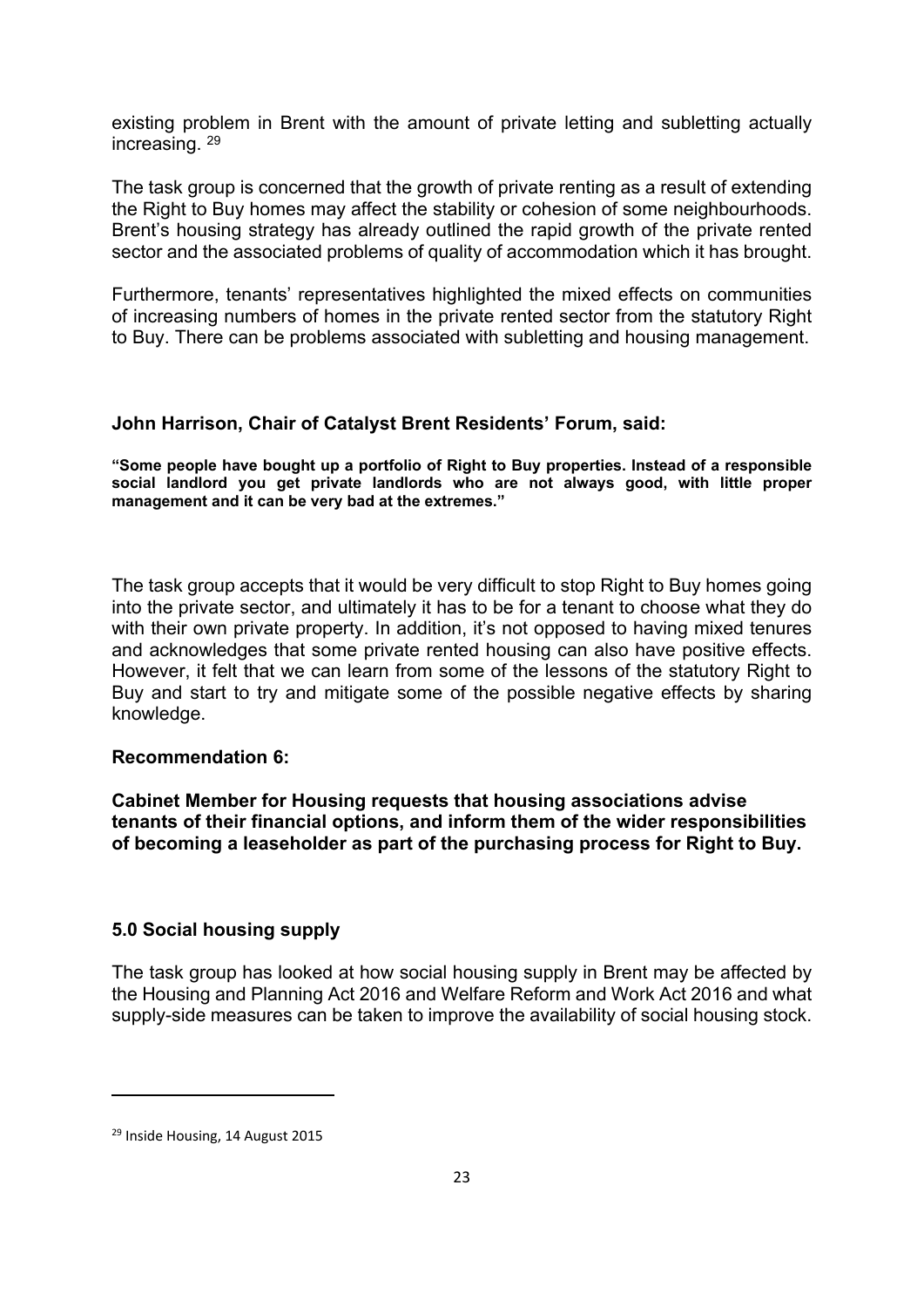# **5.1 Brent's social housing**

Brent has 60 registered providers, including Brent Housing Partnership and four housing co-operatives. G15 housing associations operating in Brent include A2Dominion, Catalyst, Circle, Family Mosaic, Genesis, Hyde, L&Q, Metropolitan, Network Homes, Notting Hill, Peabody and Southern Housing. There are also some G320 housing associations. Together, housing associations provide almost 20,000 units in general rental, low-cost ownership, supported and older people's housing.

| <b>Housing type</b>                   | <b>Number</b><br>of units | Percentage<br>of total |
|---------------------------------------|---------------------------|------------------------|
| General needs rental<br>accommodation | 14,839                    | 77.4%                  |
| Low-cost<br>home<br>ownership         | 2.317                     | 12.1%                  |
| Supported housing                     | 1,042                     | 5.4%                   |
| Older<br>people's<br>housing          | 969                       | 5.1%                   |
| Total                                 | 19,167                    | 100%                   |

#### **Source: Homes and Community Agency, Statistical Data Return 2014-15**

However, almost half of the registered private providers own fewer than 100 properties, and provision is dominated by a few of the large housing associations. <sup>30</sup>

Network Homes and Genesis are by far and away the biggest housing associations and between them own almost half the stock of rental accommodation in Brent. Together, the five largest – Network Homes, Genesis, Metropolitan, Catalyst and L&Q – account for more than 70% of rental accommodation. Octavia, Origin and ASRA are the only non-G15 housing associations with a large amount of general rental housing.

**Table 6: Top ten owners of rental accommodation in Brent by housing association**

<sup>&</sup>lt;sup>30</sup> The 60 includes registered providers set up by housing associations for low cost home ownership or to provide supported housing.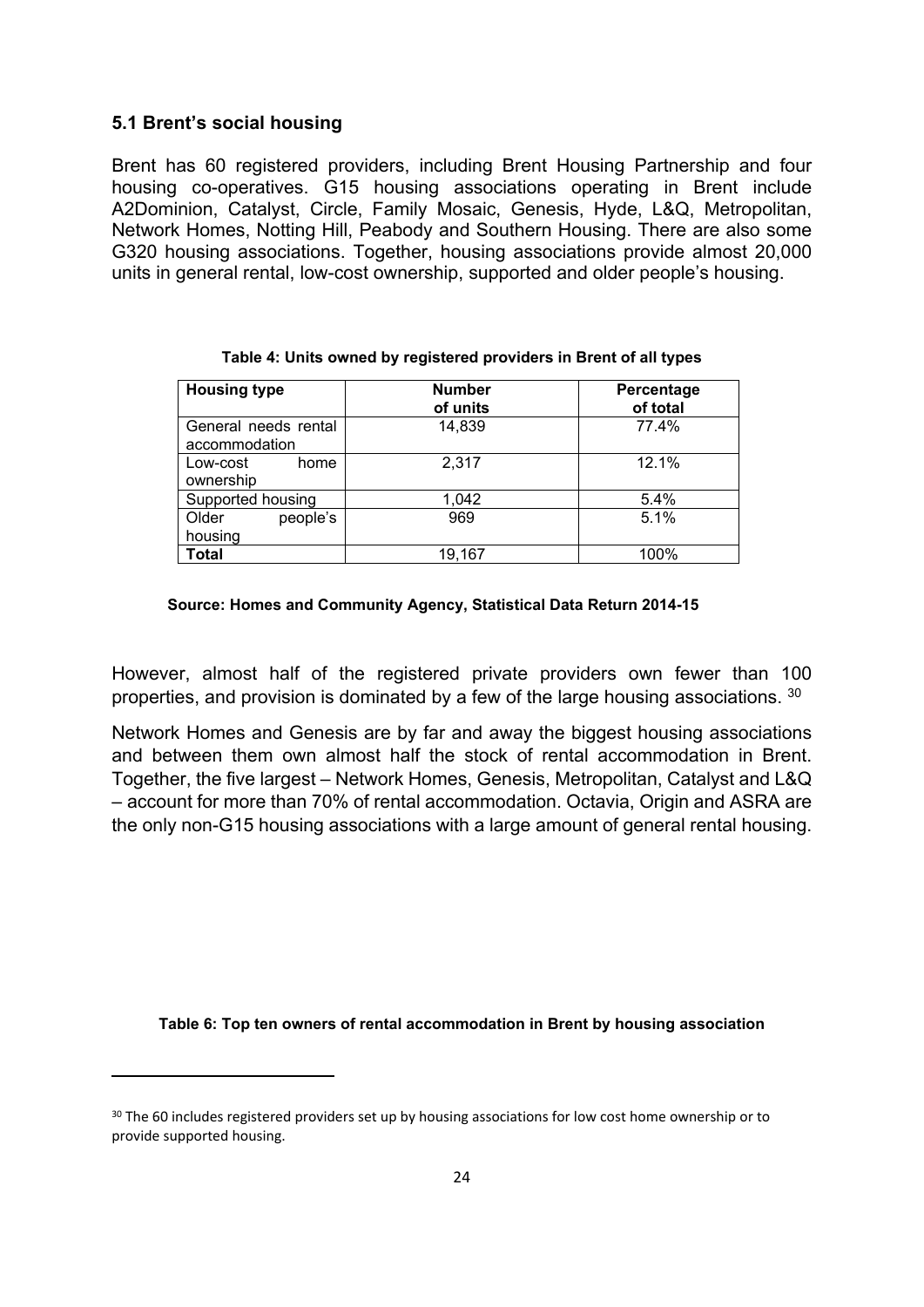| Rank | <b>Registered</b>    | <b>Number</b><br>οf<br>rental | Total percentage of rental |
|------|----------------------|-------------------------------|----------------------------|
|      | provider             | accommodation owned units     | accommodation in Brent     |
|      | <b>Network Homes</b> | 3,568                         | 24.0%                      |
| 2    | Genesis              | 3,389                         | 22.8%                      |
| 3    | Metropolitan         | 1,649                         | 11.1%                      |
| 4    | Catalyst             | 1,590                         | 10.7%                      |
| 5    | L&Q                  | 979                           | 6.6%                       |
| 6    | Hillside             | 728                           | 4.9%                       |
|      | <b>Family Mosaic</b> | 509                           | 3.4%                       |
| 8    | Octavia              | 359                           | 2.4%                       |
| 9    | Origin               | 293                           | 2.0%                       |
| 10   | ASRA                 | 290                           | 1.9%                       |

#### **Source: Homes and Community Agency Statistical Data Return 2014- 2015**

However, it's likely that this structure will change as the larger housing associations consolidate. Since the task group started it was announced that Sanctuary Group and specialist social landlord Housing & Care 21 will merge, and there will also be a merger of L&Q, Hyde and East Thames to create the UK's fourth biggest house builder; Genesis and Thames Valley Housing Association have agreed in principle to merge. <sup>31</sup>

The task group is concerned about concentrating ownership of housing associations and any loss of smaller housing associations. The policy experts also highlighted this as a problem for a local authority. Martin Wheatley from SHOUT said that there are sensible arguments in principle because bigger organisations can have a stronger balance sheet and do more development; however, there are also disadvantages to mergers, which may not always work out. Also, he pointed out, for an individual local authority one effect of the recent mergers of the larger housing associations into ever bigger organisations is that it could be become a proportionately of less importance to them. <sup>32</sup>

It may no longer be realistic for one local authority to be able to negotiate on equal terms with such large organisations. Therefore, the task group calls for far greater cross-London working with other local authorities. The task group heard from the Operational Director for Housing that discussions have already started with a number of local authorities in the capital.

#### **Recommendation 7:**

<sup>31</sup> Inside Housing 6 April 016, 7 June 2016; Inside Housing 4 November 2015

<sup>&</sup>lt;sup>32</sup> Task group meeting 13 June 2016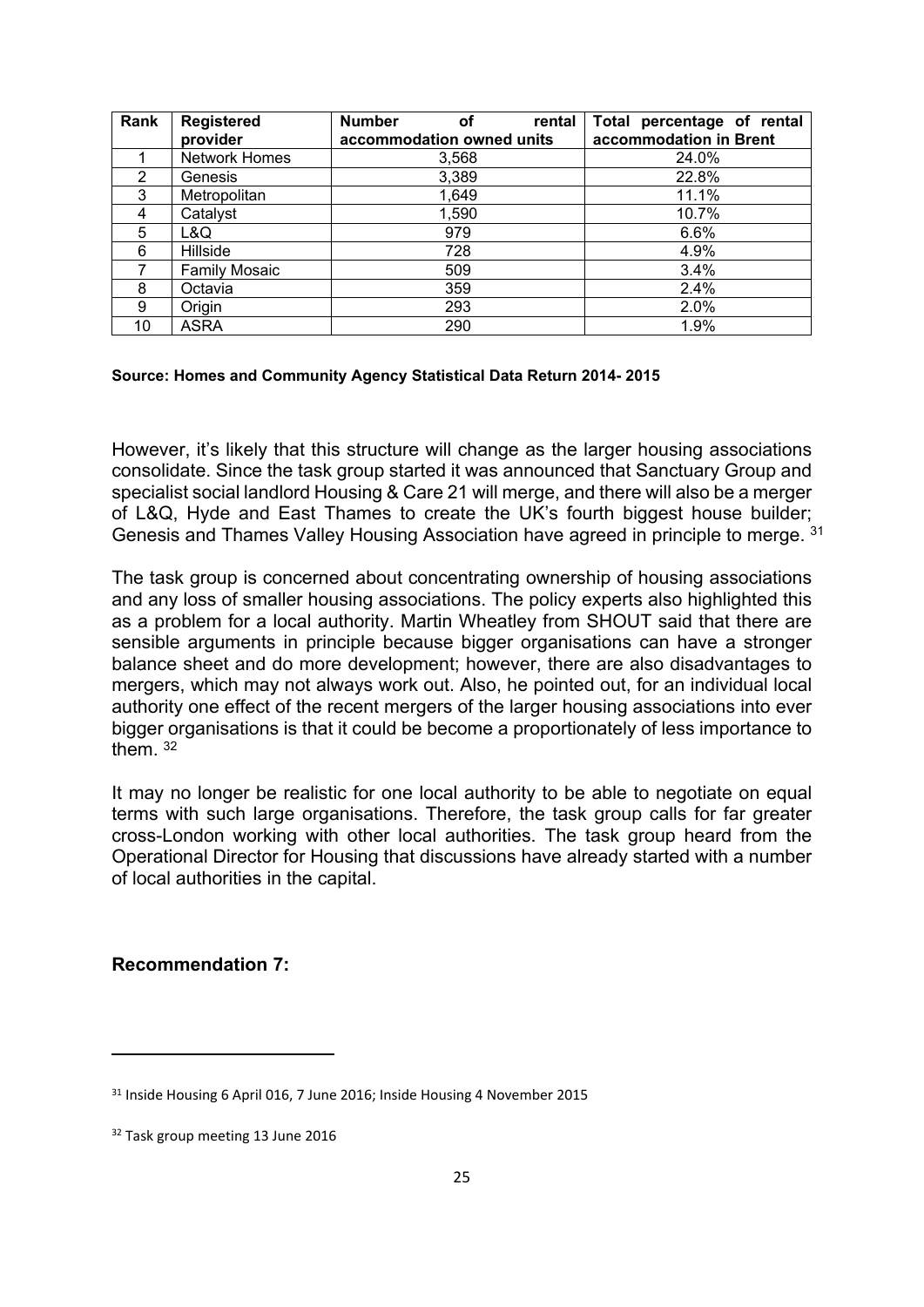**Cabinet Member for Housing ensures a working party of registered providers convened around the Right to Buy extension shares information and expertise about properties going into the private rented sector.**

Brent has a number of small housing associations – part of the G320 – who are based in the borough who offer more niche provision than the larger registered providers. For example, Apna Ghar, which is based in Wembley, houses people from all backgrounds and was set up in 1979 to offer housing and support particularly to disabled people. <sup>33</sup> Similarly, Innisfree, which is based in north-west London, was founded in 1985 to meet the housing needs of the Irish community in Brent and now offers wider provision to all.

The task group was impressed by the wider community work done by smaller registered providers and noted their community ethos and roots in the borough. The task group is of the view that the niche role of the small organisations adds a lot to Brent's social housing landscape and this view was shared by the Cabinet member. However, the smaller housing associations were clear about the challenges for them from the legislation.

The task group's view is that bigger is not necessarily better. Smaller organisations can be just as efficient as larger housing associations. Also for the borough a greater number of smaller provider offers a greater diversity of provision. As the data shows, Brent already has a number of very large providers providing most of the social housing stock.

Clearly, the larger registered providers in Brent have expertise and knowledge in development and other areas which the smaller organisations may not be able to build up. In order to protect the role of smaller organisations the task group would like this expertise shared if possible. This goes to the heart of partnership working which will be discussed in full elsewhere. The role for the local authority is to initiate and provide a forum where the smaller associations can be supported.

#### **Recommendation 8:**

**The Strategic Director Community Wellbeing and Lead Member for Housing to initiate further discussions with other London local authorities about collaborative arrangement for provision of social housing in the future.**

# **5.2 Models of social housing**

<sup>33</sup> www.agha.org.uk/about-apna-ghar-housing-association/, 2016.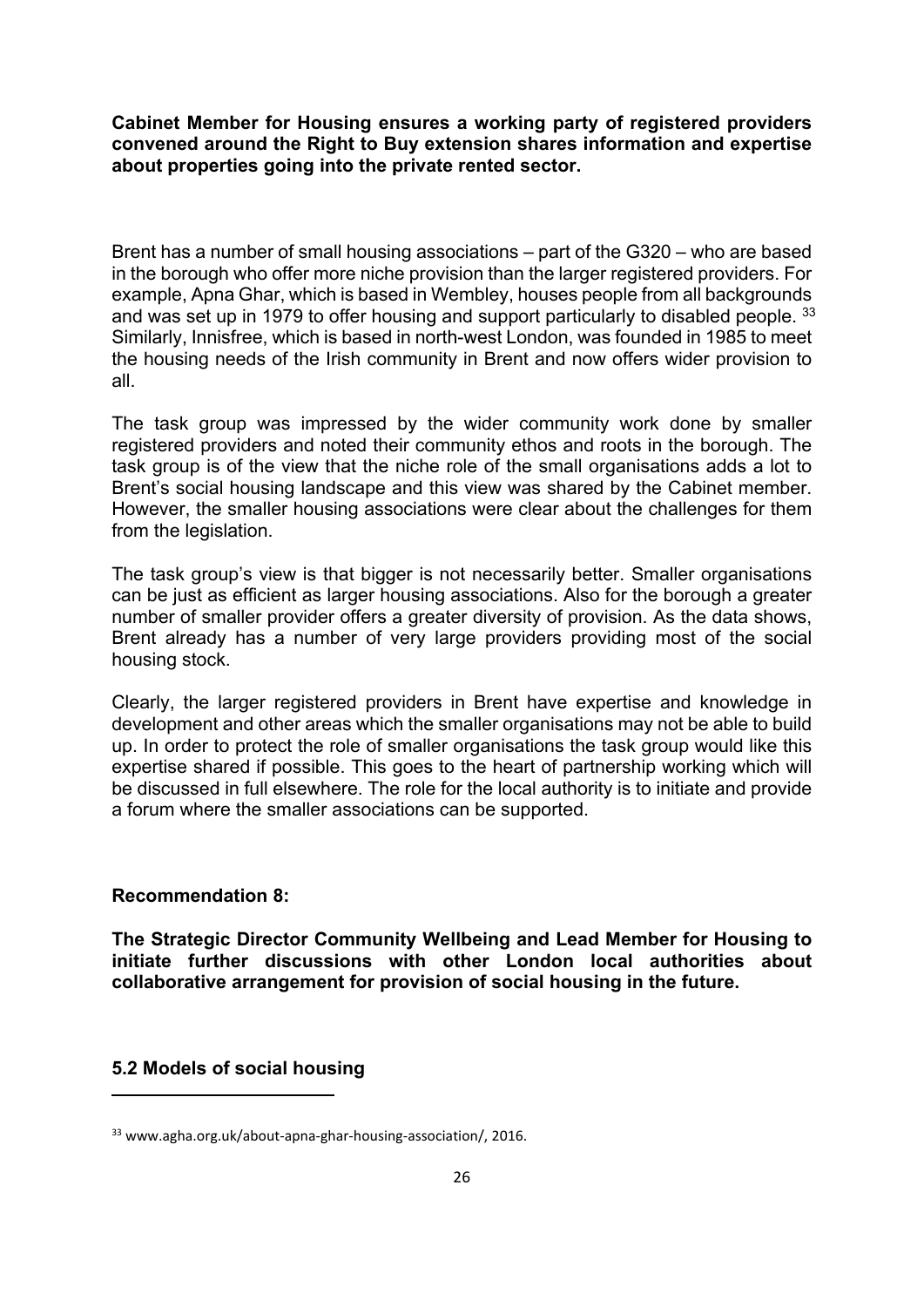Because of the challenges faced by housing associations it's important for the council to consider if it should do more to encourage other models of social housing in Brent. The task group established that housing co-operatives and community land trusts will be exempted from the Right to Buy and spared the social rent cut of 1% until next year.

Presently, there are four established housing co-operatives, including Arneway, Cyron, Portobello and Willesden Green Housing Co-operative and the tenantmanaged Kilburn Square Housing Co-operative. The number of units they have is extremely small at 179 in total across the borough. 34

The task group accepts that these will only provide low numbers of housing units; however, the task group is of the view that they should be encouraged to play a bigger role in Brent because they will be able to offer homes as social housing in perpetuity.

Community Land Trusts are a model of social housing which does not exist in Brent at present. Through London Citizens a land trust has recently been set up in Mile End in Tower Hamlets and other local authorities including Lewisham and Lambeth have publicly said they want to develop a community land trust in their borough as well. The task group heard from the Jonathan Rosenberg, chair of Walterton and Elgin Community Homes (WECH), – which is in Westminster – that its model of a community housing association makes it highly responsive to tenants and they are also exempt from the policy changes affecting housing associations. The community control of WECH itself regulates the organisation. 35

The policy experts we heard from made the point that these forms of housing can be difficult to set up because it requires expertise and a great deal of commitment. However, we should test if there is interest in the borough. Also, we need to recognise that this model of housing has been successful and has worked well elsewhere.

While recognising that community land trusts and co-operatives will not greatly increase the supply of social housing we think they can add an important dimension. There are national organisations such as the Community Land Trust Network and National Federation of Housing Co-operatives who we can work with to bring some of the expertise in developing these homes to the borough and testing any interest.

#### **Recommendation 9:**

<sup>34</sup> Homes and Community Agency, Statistical Data Return 2014-15

<sup>&</sup>lt;sup>35</sup> Task group meeting 13 June 2016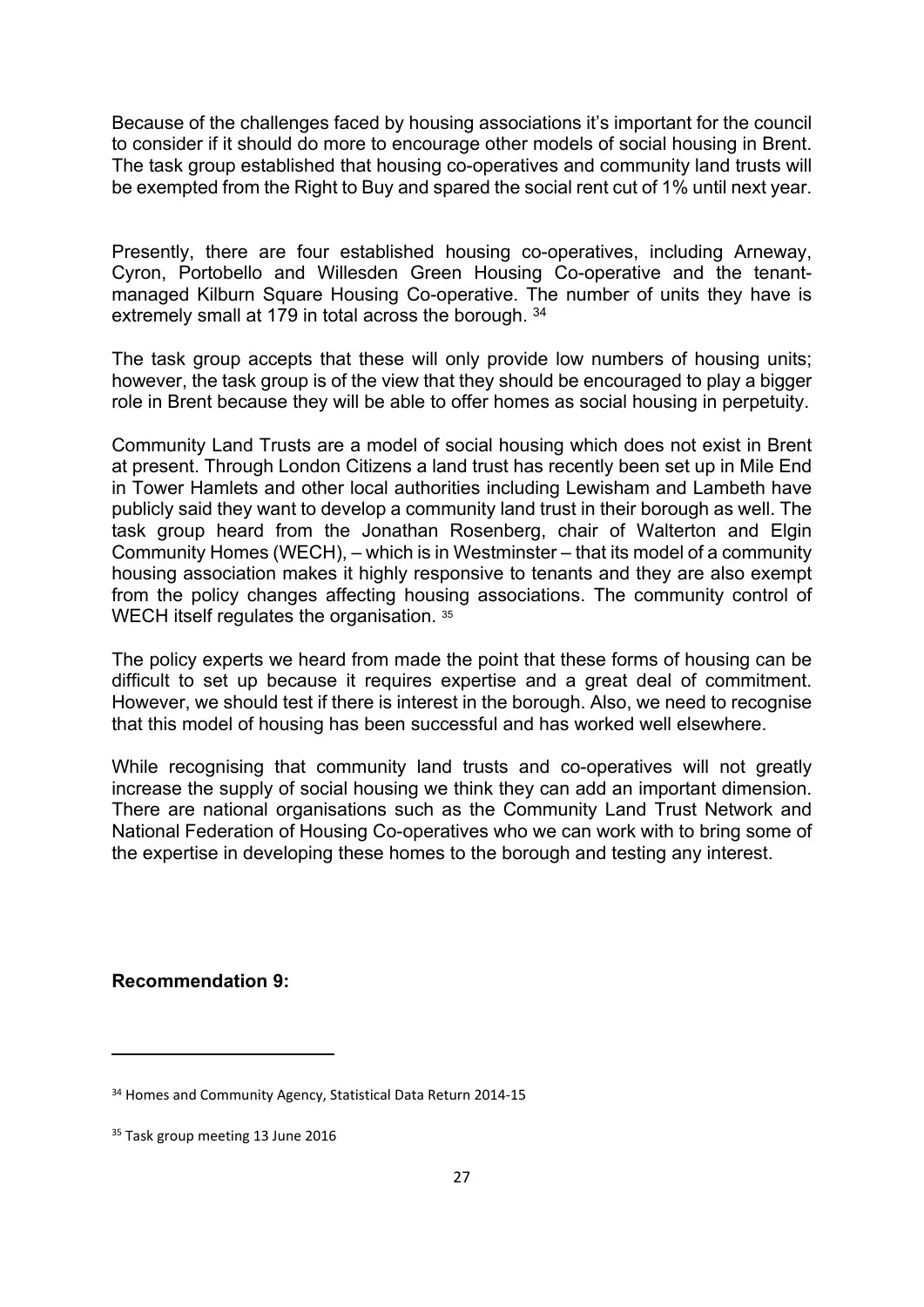**Brent's Cabinet Member for Housing to consider setting up a forum for smaller housing associations to be able to gain expertise and knowledge in business planning and other areas from the larger registered providers operating in Brent.**

Another section of the Housing and Planning Act 2016 places an obligation on the local authority to make adequate provision of land for self-build plots in the borough. Other boroughs such as Lewisham have encouraged other forms of Self-Build for many years. The task group also heard from tenants' representatives that there would be enthusiasm for a self-build programme. Again, it's acknowledged that this can never create a large number of new housing units but it would add another facet to the profile of social housing in the borough, and the council should consider developing it.

#### **Recommendation 10:**

**Cabinet Member for Housing and Strategic Director Community Wellbeing put in place mechanisms to signpost residents to information about the Community Land Trust Network and Federation Confederation of Cooperative Housing and self and custom-build networks and organises a one-off event to stimulate interest in developing other social housing models.**

#### **Recommendation 11:**

**The Strategic Director for Community Wellbeing commissions a feasibility study about developing affordable Self-Build on marginal areas of council owned-land which is not suitable for its own house building programme.**

#### **5.3 Supply-side measures**

One of the most effective supply-side measures a local authority can take is to increase the supply of land for housing. However, Brent's land assets are relatively scarce. There is a consensus about the scarcity of land hindering development. All the housing associations identified it as a major problem and felt it was one thing which the council could do much more to help them with. However, the task group obviously recognises that the council will want to retain what land it has for its own housing building. However, there could be some scope for the council to be able to release land to housing associations.

#### **Recommendation 12:**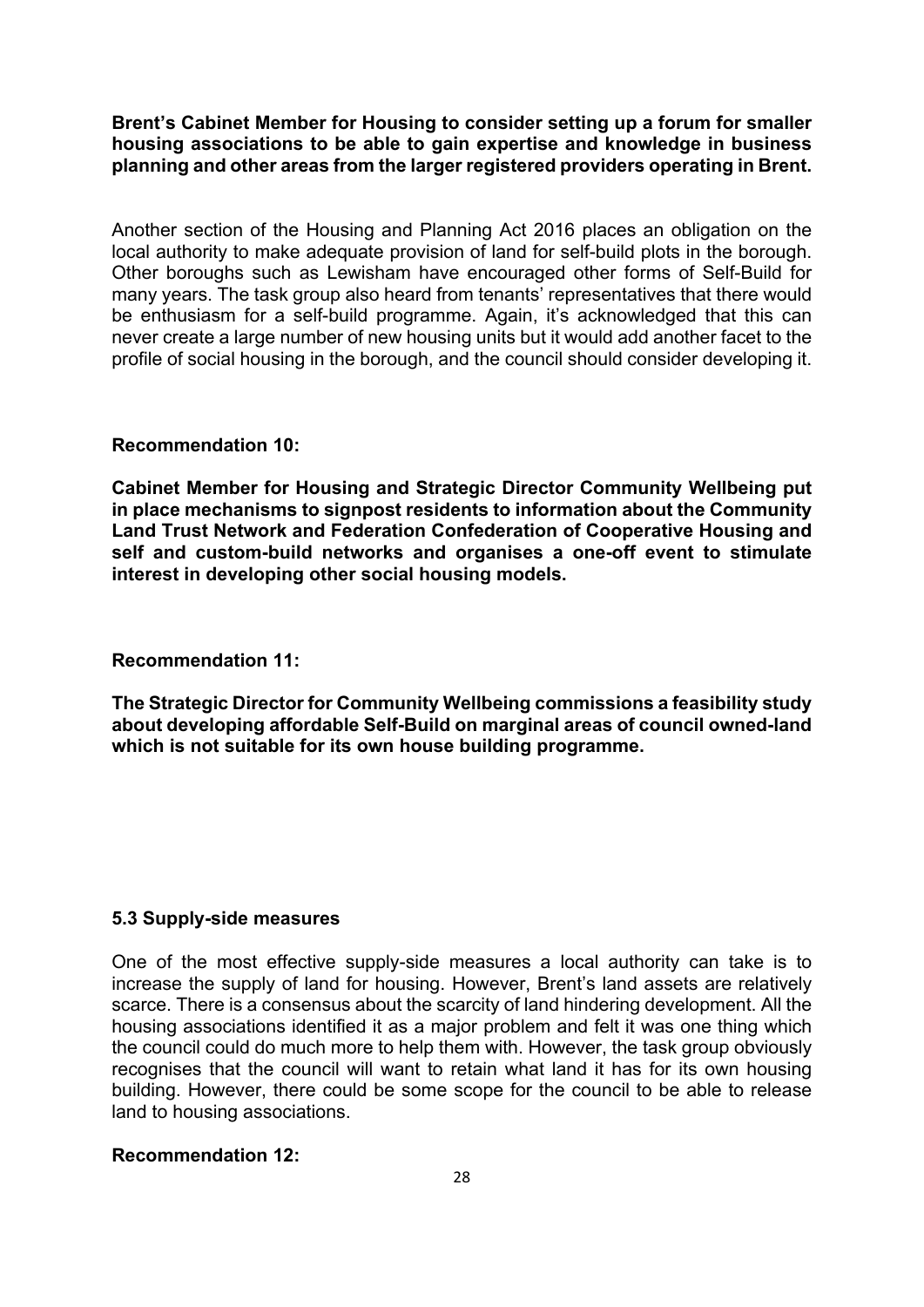**Brent Council to update its Housing Strategy 2014-19 to weight available council-owned land not intended for the council's own house-building programme towards housing association or partnership developments with them which house social tenants and vulnerable people in line with the council's political commitments.**

In addition, to land scarcity, the task group heard from Origin housing about problems of development because of the bottlenecks private developers are facing, particularly around the scarcity of staff with the right technical skills. Brent Council has its own strategy for skills, which was incorporated in the 2014-19 Housing Strategy, and it could be reviewed in the future with a specific commitment to reduce the scarcity of technical skilled staff for housing building and construction to help social housing supply.

#### **6.0 Social rent reduction**

From the themed discussions the task group had with housing associations it's clear that the social rent cut, which was in the Welfare Reform and Work Act 2016, is putting severe pressure on them and severely disrupted their long-term business planning.

Network estimates it will lose around £45million over four years but feels that can be absorbed. <sup>36</sup> Origin housing association said that the effect of the 1% rent cut will be to take out £3million of its annual income by 2020, which equates to 8% of turnover; however, in the socially rented part of Origin's income, it will be closer to a 12% loss of income. There was also a feeling among housing associations that the 1% cut over four years may be extended again by the Government, which would 'come back for more'. <sup>37</sup>

Tenants' representatives the task group spoke to did not think it would benefit their residents significantly. One described it as 'a few quid a week' which won't be greatly noticed. Moreover, they pointed out that because many tenants receive Housing Benefit, the 1% cut will not be noticed by them at all, but registered providers will lose income.  $38$ 

#### **Recommendation 13:**

<sup>&</sup>lt;sup>36</sup> Network Homes interview 25 May 2016

<sup>37</sup> Task group meeting 3 May 2016

<sup>&</sup>lt;sup>38</sup> Task group meeting 14 June 2016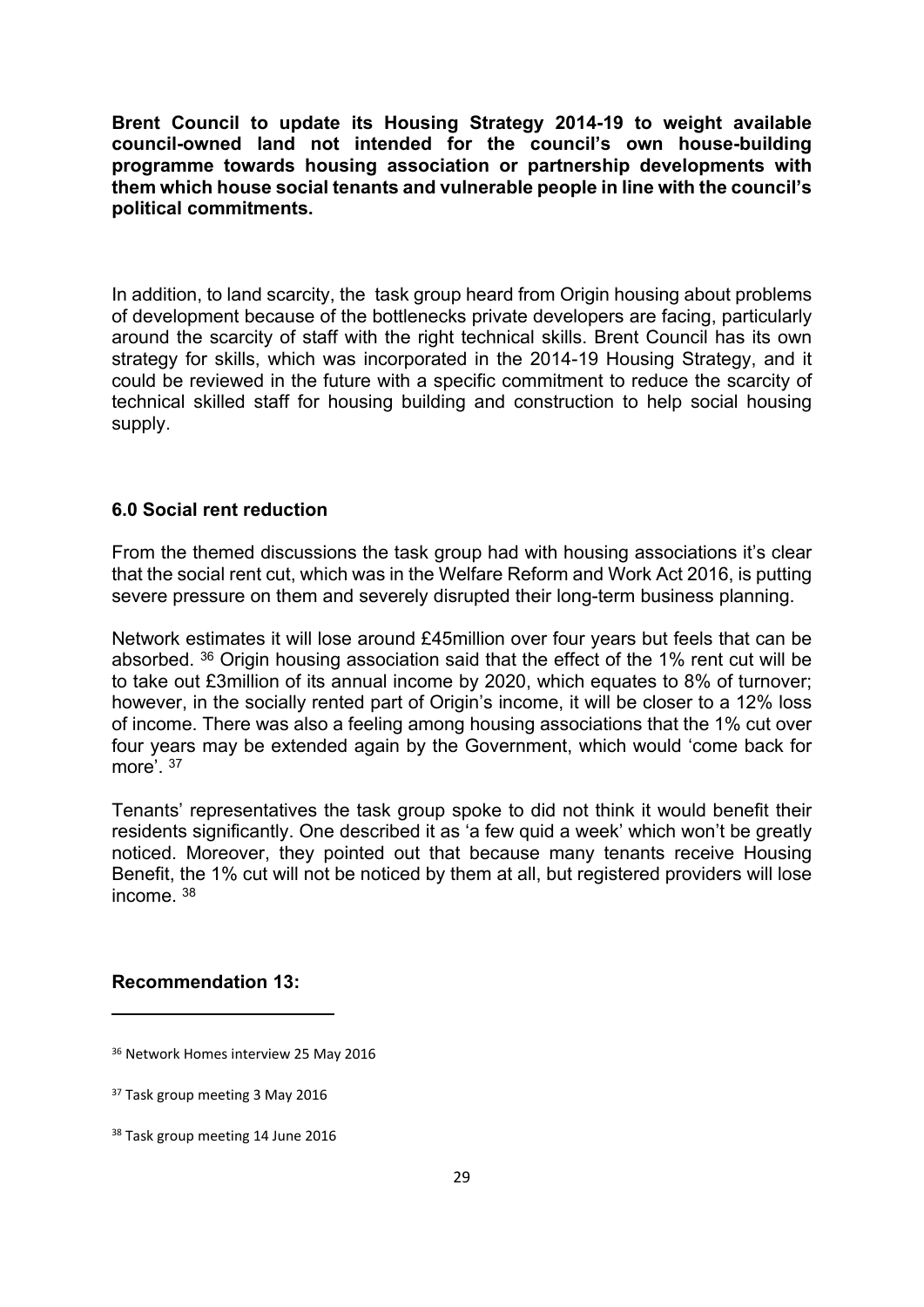**Brent Council to continue to work closely with social landlords in the borough to evaluate the effects of welfare reform, in particular the overall benefit cap, and to develop appropriate processes and procedures that facilitate the achievement of this.**

# **6.1 Welfare reform**

The social rent reduction will by reducing income hinder the ability of housing associations to deliver advice and support around employment and welfare. Also, the extent of changes in Welfare Reform and Work Act 2016 will put pressure on their existing welfare advice services. Brent is one of the boroughs which has been most significantly impacted by the overall benefit cap and welfare reform generally since 2013. On 31 March 2016, there were 654 households subject to the overall benefit cap in the borough of which 133 were in the social rented sector. However, as the cap is reduced again the figure is likely to rise.

Genesis acknowledged that the one-to-one advice it offers at the moment may have to change because of the scale of tenants affected by welfare changes; Arneway Housing Co-operative also said the introduction of Universal Credit was of major concern to them. Tenants were also very concerned about the effects on people and their ability to pay rent. <sup>39</sup>

The task group's view is that the local authority needs to work more closely with registered providers in this area, and again because of the wide expertise it has there can be more information sharing and support to help them and their tenants navigate their way through the changes.

# **7.0 Pay to Stay**

The Housing and Planning Act 2016 only compelled local authorities to introduce Pay to Stay. However, housing associations can introduce it voluntarily. None of the housing associations said they had any plans to implement a Pay to Stay because of the problems of administration and other technical difficulties as a considerable barrier to making the scheme work. They all also pointed out the issues around tapering and adverse consequences such as removing incentives to work or improve training and skills for tenants, which runs contrary to a lot of the welfare reform and employment support work they have been doing. Housing associations also said the amount of

<sup>39</sup> Task group meeting 3 May 2016; Task group meeting 14 June 2016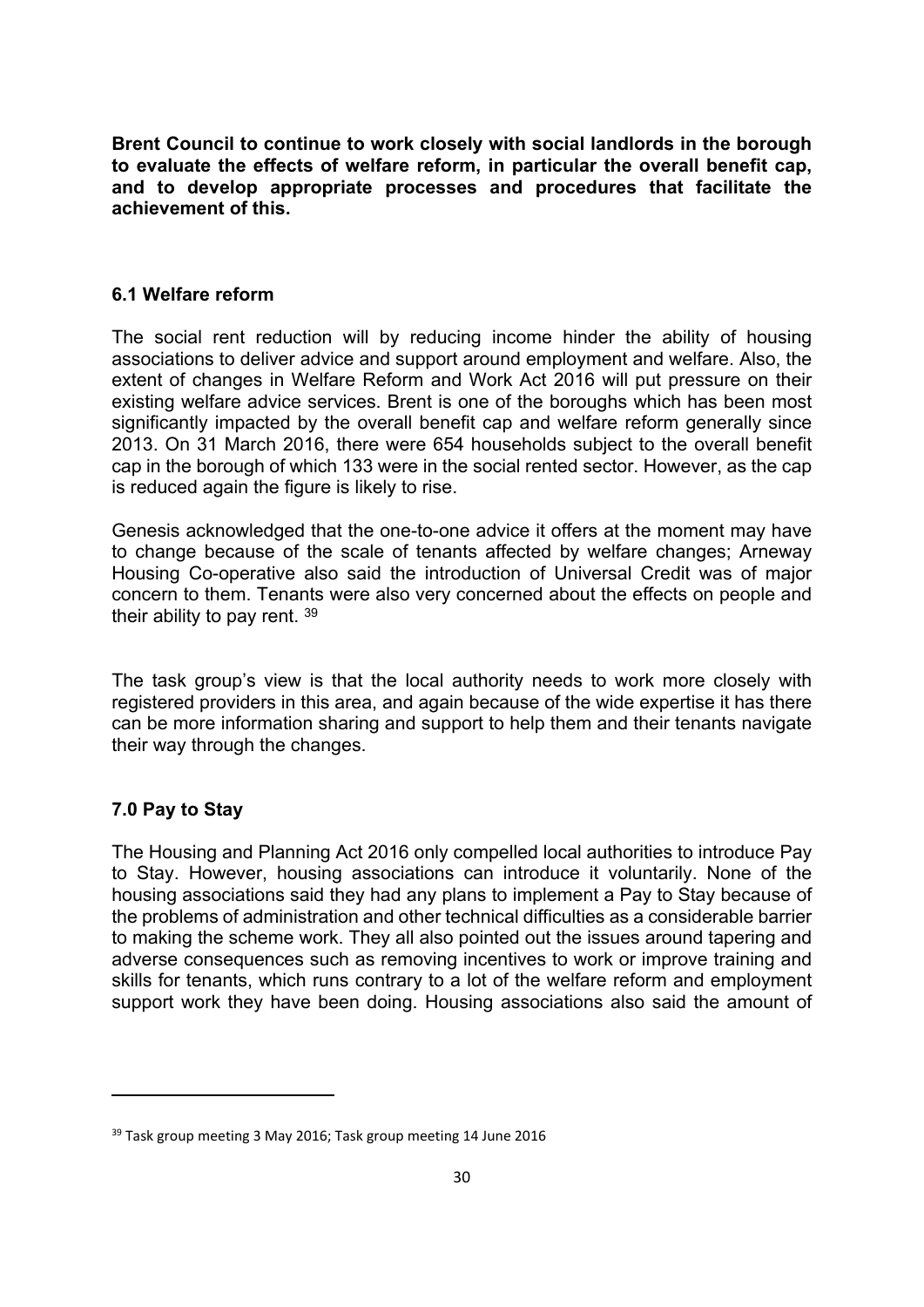money it would collect would also be small, and would probably not outweigh the costs of administering a Pay to Stay scheme. <sup>40</sup>

#### **Chris Bull, Head of Housing at Metropolitan, said:**

**"The policy raises more questions than answers. It could disincentivise work and a model would have to be found where it didn't penalise people for working."**

However, the task group noted that none of the housing associations who took part in the themed discussions explicitly rejected the idea of Pay to Stay. Indeed, at board level Metropolitan is supportive of Pay to Stay in principle. Innisfree housing association acknowledged that when it had raised the issue, many of its tenants felt £40,000 was a very high income and it was fair for those earning that much to pay more.

After considering the scheme the task group rejects it in principle because it does not believe that £40,000 – the threshold for the statutory scheme – is a high household income in London. In Brent median household income is only £39,500, which is just below the threshold, and it could be introduced at a rate which as has been pointed out creates barriers to work and higher pay.

Therefore, it's important that any voluntary introduction of this policy in Brent is monitored in the future.

#### **Recommendation 14:**

**Cabinet Member for Housing to request that housing associations operating in Brent report regularly to the council outlining any progress they are considering in implementing Pay to Stay.**

#### **8.0 Partnerships**

Brent Council's partnerships with registered providers were identified in its housing strategy as important to delivering its own housing policies and objectives. At present Brent Council doesn't have 'preferred partners' as some local authorities do or a strategic partner as such; instead it has good broadly based relationships with all housing associations.

At present Brent Council organises a Registered Providers' Quarterly Forum. In the past this was known as the Brent Housing Group and it had sub-groups to discuss specific issues. All the registered providers in the borough can attend and there is

<sup>40</sup> Network Homes interview 25 May 2016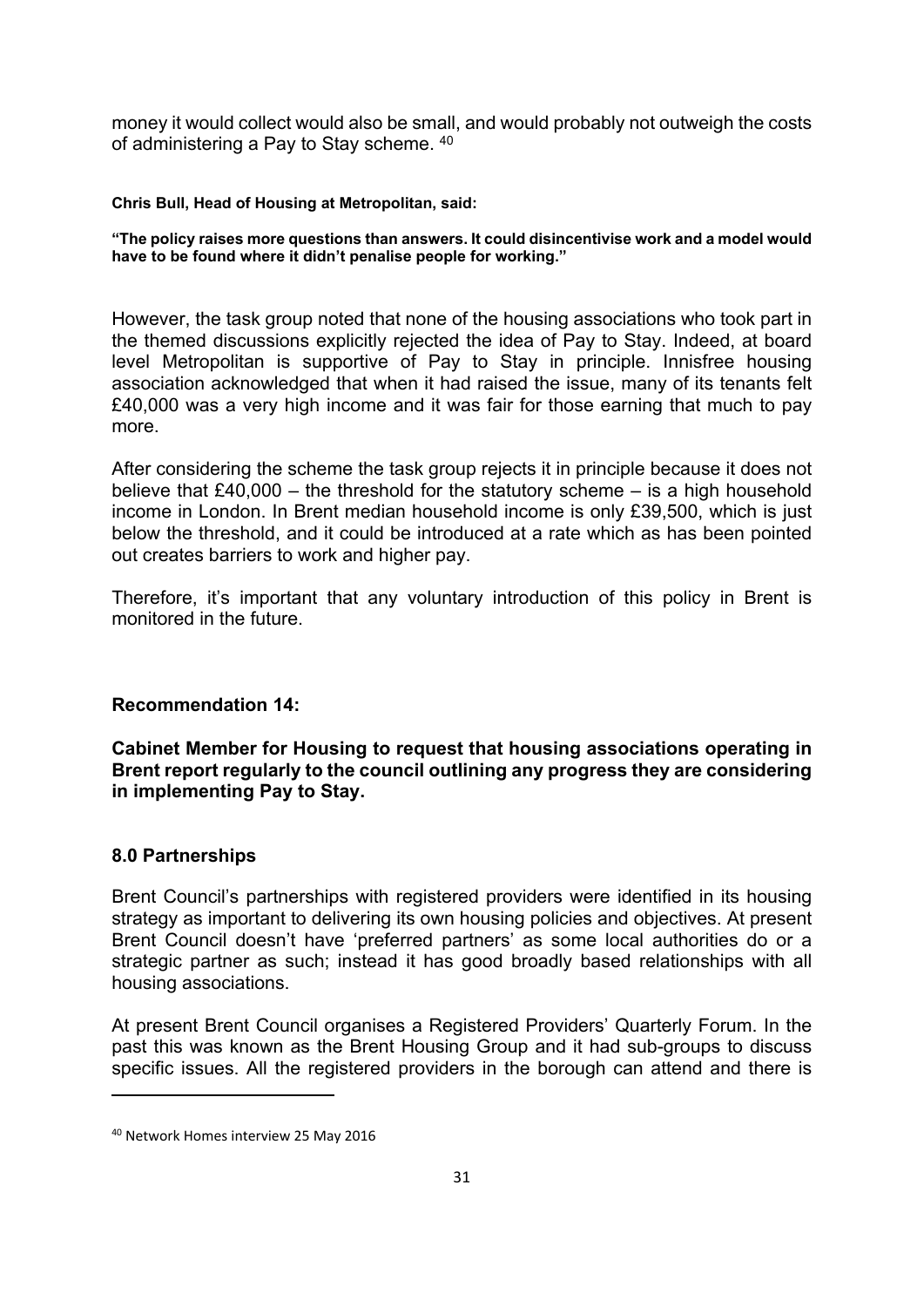discussion and a sharing of ideas. There was a very strong commitment to partnership working with Brent Council across the board from registered providers the task group spoke to. However, they pointed out some problems with it, for example, staff churn in the local authority can make partnership working and dialogue with Brent Council harder.

The task group found that other boroughs such as Camden go further in their partnership working and in addition to organising forums publish an annual social housing report with contributions from members, the local authority and registered providers. The task group also thought there could be an annual meeting to coordinate partnership working, which has existed in Brent in the past although it understands that officers are working with fewer resources today. Also, that forums could be more frequented and organised around specific issues.

In general, the measures and greater partnership working would help to create a sense of the housing associations a family of organisations who while in competition with each other also share an underlying unifying ambition of meeting housing need for Brent's residents.

#### **Recommendation 15:**

**Cabinet Member for Housing organises more frequent forums around specific issues such as rents, welfare reform and employment as well as linking with London-wide housing groups so there can be a useful exchange of information and expertise.** 

#### **Recommendation 16:**

**The Strategic Director of Community Wellbeing organises a housing summit each year to bring together all the registered providers in the borough in addition to the regular quarterly forum meetings.**

Also, tenants' representatives do not at present seem to feature in Brent's partnership working. There are some housing associations operating in Brent, not the ones the task group spoke to, which have no organised body for their tenants. Brent's housing strategy is committed to resident involvement in housing, but the task group fears that this is not always being developed for housing association tenants. More could be done to promote it.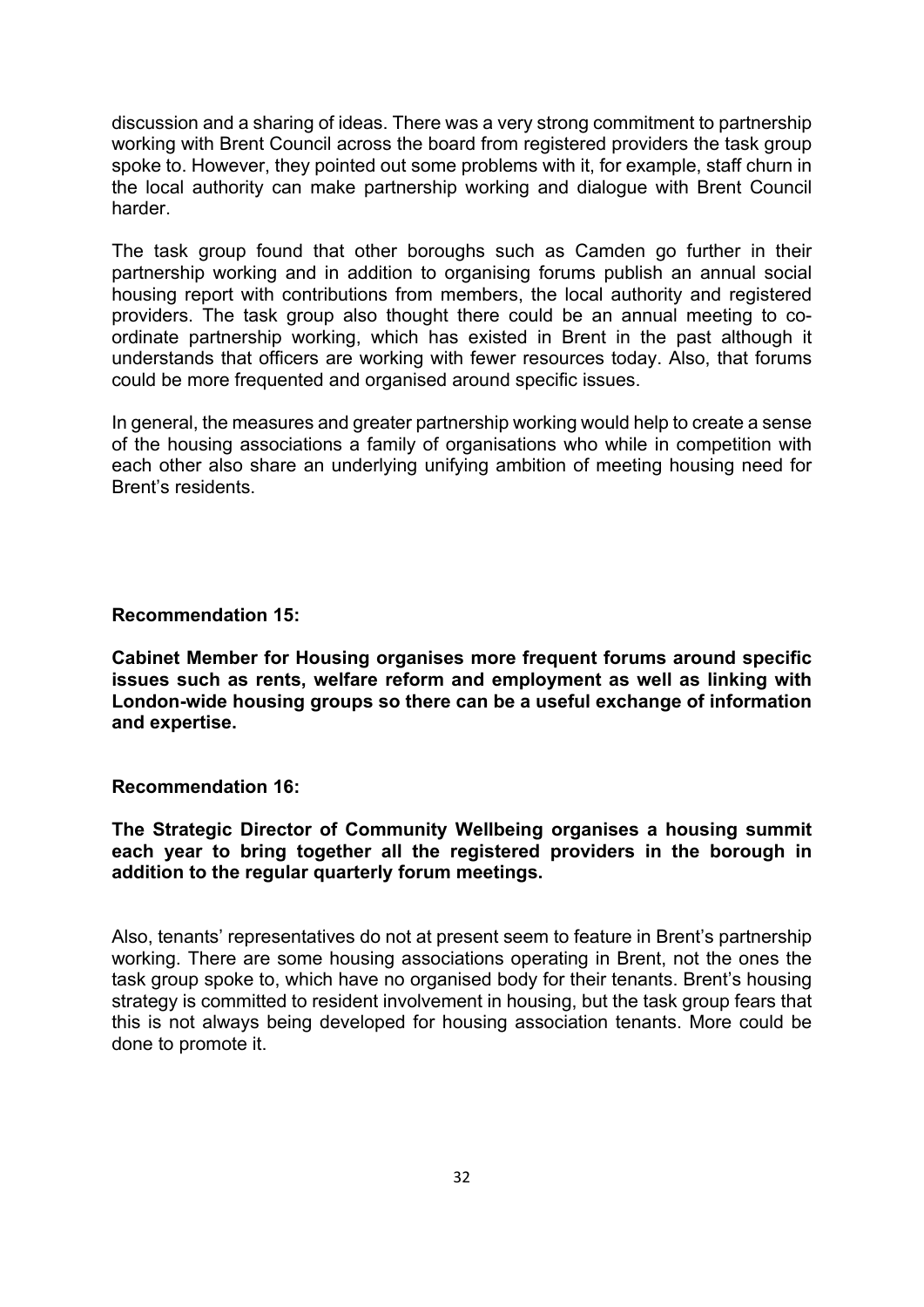# **Recommendation 17:**

# **In collaboration with housing associations, Brent Council develops mechanisms that will enable housing association tenants to share their concerns and service priorities..**

Tenants' representatives said that the experience of representation at the highest levels of housing associations varies. In the past, there has been greater representation on boards. The task group feels that with the important policy changes arising from the Housing and Planning Act 2016 and Welfare Reform and Work Act 2015, it is time to re-energise tenant involvement and participation in the borough.

#### **Recommendation 18:**

# **Cabinet Member for Housing to write to housing associations to encourage tenants' representation at the board level of housing associations by bottom-up elections**.

The task group weighed the evidence for and against preferred partners and found that it would be against it. However, the task group feels it is important that the local authority is clear it wants to deepen its partnership working with registered providers which are committed to their social mission and do not sacrifice their social purpose just in favour of building up surpluses from development of new homes. It's important there is a unity of purpose between the local authority and the registered providers it works with

Therefore, the local authority should be clearer about housing organisations it wants to work with.

#### **Recommendation 19:**

**Cabinet Member for Housing to develop a partnership model which is more weighted towards those providing in-demand tenures and housing.**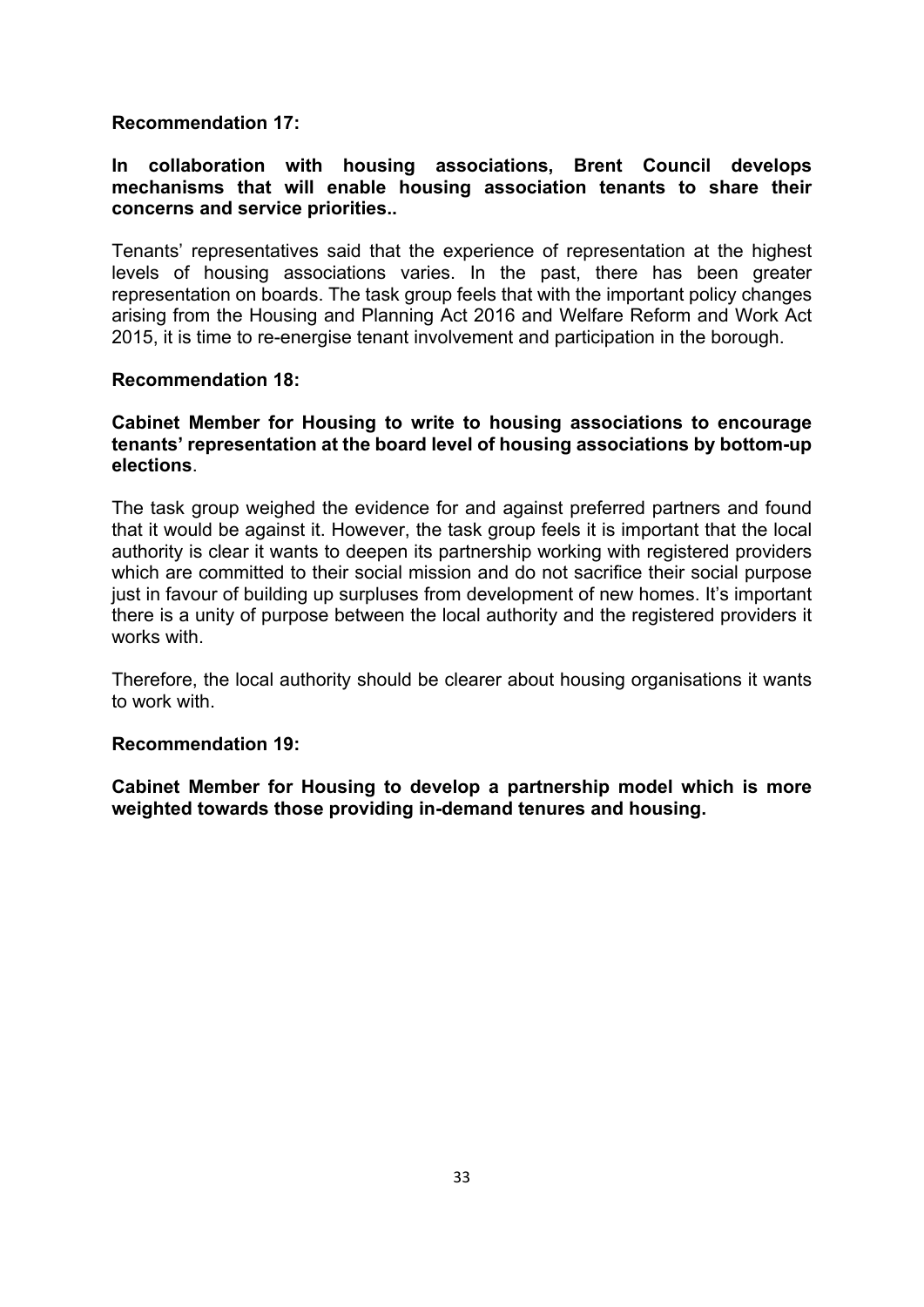# **APPENDICES**

# **Task group membership**

Councillor Tom Miller (Chair) Councillor Janice Long Councillor Arshad Mahmood Councillor Orleen Hylton Councillor Jun Bo Chan Jacky Peacock OBE, Executive Director Advice4Renters.

The Brent Council scrutiny officer who supported the work of the task group was James Diamond.

**The task group would like to thank the following who took part in its themed discussions or advised it on policy.**

#### **Participants**

Chris Bull, Head of Housing, Metropolitan

John Delahunty, Chief Executive, Innisfree

Barry Nethercott, Finance Director Network Homes

Helen Evans, Chief Executive Network Homes

Jai Dosanjh, Chief Executive, Apna Ghar

Carl Byrne, Customer Experience Director, Genesis

Paul Negi, Markets and Business Development Director, Genesis

Karen Wilson, Chief Executive, Origin housing association

Councillor Margaret McLennan, Cabinet Member Housing and Development (now Brent Council Deputy Leader)

Phil Porter, Strategic Director Community Wellbeing

Jon Lloyd-Owen, Operational Director Housing and Culture

Tony Hirsch, Head of Housing Policy